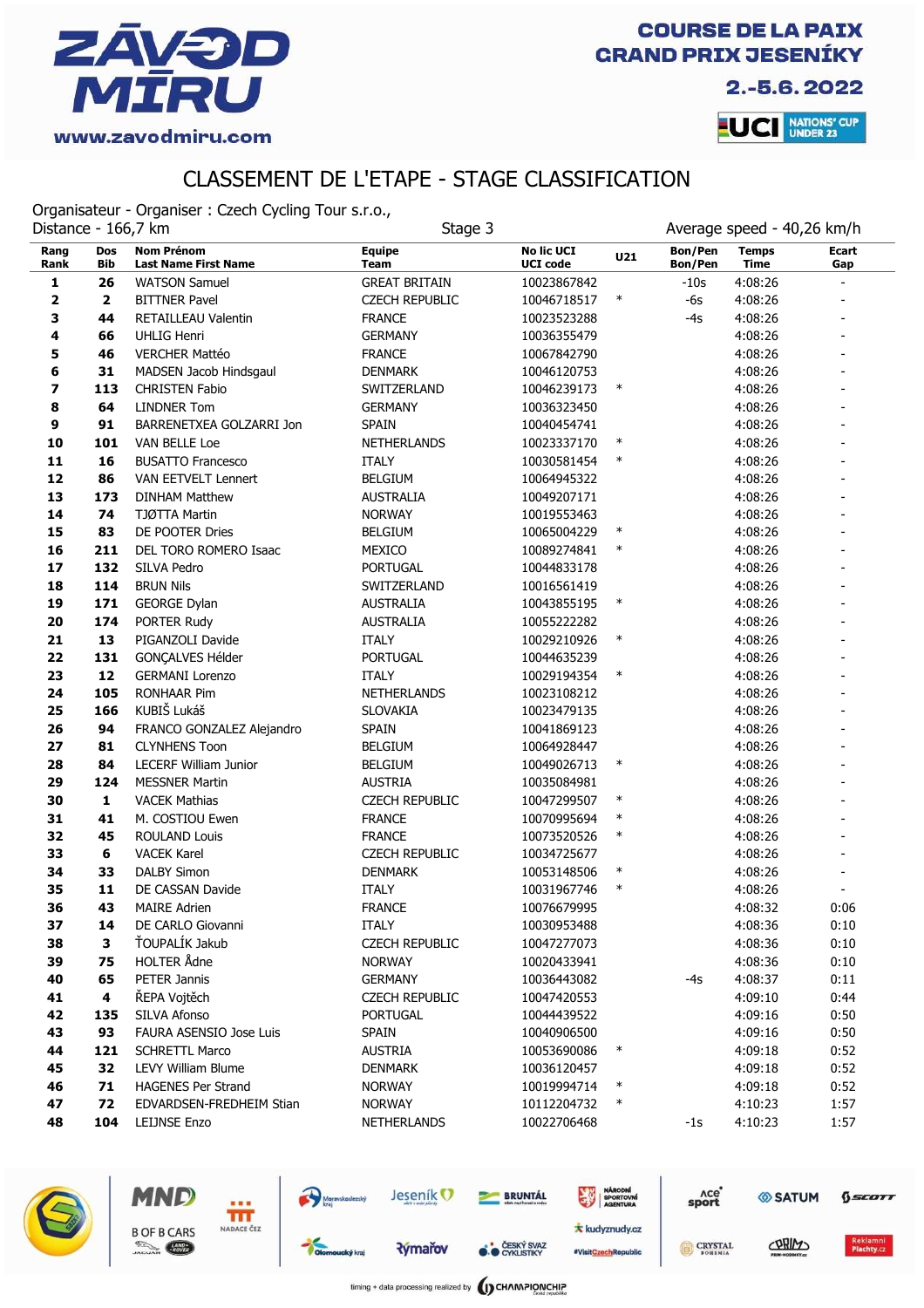

2.-5.6.2022

**LUCI** NATIONS' CUP

### CLASSEMENT DE L'ETAPE - STAGE CLASSIFICATION

Organisateur - Organiser : Czech Cycling Tour s.r.o.,

| Distance - 166,7 km |                   |                                                  | Stage 3                           |                                      |        |                    | Average speed - 40,26 km/h |                     |
|---------------------|-------------------|--------------------------------------------------|-----------------------------------|--------------------------------------|--------|--------------------|----------------------------|---------------------|
| Rang<br>Rank        | Dos<br><b>Bib</b> | <b>Nom Prénom</b><br><b>Last Name First Name</b> | <b>Equipe</b><br>Team             | <b>No lic UCI</b><br><b>UCI code</b> | U21    | Bon/Pen<br>Bon/Pen | <b>Temps</b><br>Time       | <b>Ecart</b><br>Gap |
| 49                  | 51                | SKOK Anže                                        | <b>SLOVENIA</b>                   | 10017653778                          |        |                    | 4:10:27                    | 2:01                |
| 50                  | 102               | DEL GROSSO Tibor                                 | <b>NETHERLANDS</b>                | 10022812562                          | $\ast$ |                    | 4:10:27                    | 2:01                |
| 51                  | 111               | <b>TENDON Arnaud</b>                             | SWITZERLAND                       | 10046240284                          | $\ast$ |                    | 4:10:27                    | 2:01                |
| 52                  | 186               | LA GRENADE Jeremie                               | CANADA                            | 10060613664                          | $\ast$ |                    | 4:10:27                    | 2:01                |
| 53                  | 76                | <b>BRENNSAETER Trym</b>                          | <b>NORWAY</b>                     | 10020705440                          | $\ast$ |                    | 4:10:27                    | 2:01                |
| 54                  | 202               | PRONSKIY Daniil                                  | <b>KAZAKHSTAN</b>                 | 10036106010                          |        |                    | 4:10:32                    | 2:06                |
| 55                  | 52                | ŠTAJNAR Mihael                                   | <b>SLOVENIA</b>                   | 10017564458                          |        |                    | 4:10:35                    | 2:09                |
| 56                  | 22                | <b>DONALDSON Robert</b>                          | <b>GREAT BRITAIN</b>              | 10064123852                          | $\ast$ |                    | 4:11:31                    | 3:05                |
| 57                  | 142               | MUSIALIK Jakub                                   | <b>POLAND</b>                     | 10058779253                          | $\ast$ |                    | 4:11:31                    | 3:05                |
| 58                  | 172               | <b>HOPKINS Dylan</b>                             | <b>AUSTRALIA</b>                  | 10072873252                          |        |                    | 4:11:31                    | 3:05                |
| 59                  | 106               | VAN SINTMAARTENSDIJK Roel                        | <b>NETHERLANDS</b>                | 10022718592                          |        |                    | 4:11:31                    | 3:05                |
| 60                  | 133               | MEDEIROS João                                    | <b>PORTUGAL</b>                   | 10044113863                          |        |                    | 4:11:31                    | 3:05                |
| 61                  | 226               | <b>VOLTR Martin</b>                              | SAZKA REGIONAL TEAM               | 10047373366                          |        |                    | 4:11:53                    | 3:27                |
| 62                  | 195               | YAMADA Takumi                                    | <b>JAPAN</b>                      | 10082957818                          |        |                    | 4:13:11                    | 4:45                |
| 63                  | 194               | <b>TSUDA Yugi</b>                                | <b>JAPAN</b>                      | 10020918537                          | $\ast$ |                    | 4:13:11                    | 4:45                |
| 64                  | 144               | <b>BIENIEK Damian</b>                            | <b>POLAND</b>                     | 10053443748                          |        |                    | 4:13:11                    | 4:45                |
| 65                  | 154               | PEREIRA MARQUES Rafael                           | <b>LUXEMBOURG</b>                 | 10034998186                          |        |                    | 4:13:11                    | 4:45                |
| 66                  | 15                | GUZZO Federico                                   | <b>ITALY</b>                      | 10029262254                          |        | -3s                | 4:13:11                    | 4:45                |
| 67                  | 225               | KMÍNEK Vojtěch                                   | SAZKA REGIONAL TEAM               | 10048006694                          |        |                    | 4:14:07                    | 5:41                |
| 68                  | 183               | <b>SCHELLENBERG Thomas</b>                       | <b>CANADA</b>                     | 10051240535                          |        |                    | 4:14:08                    | 5:42                |
| 69                  | 23                | ROOTKIN-GRAY Jack                                | <b>GREAT BRITAIN</b>              | 10062195067                          | $\ast$ |                    | 4:14:09                    | 5:43                |
| 70                  | 5                 | ŘEHA Filip                                       | <b>CZECH REPUBLIC</b>             | 10059238890                          |        |                    | 4:14:09                    | 5:43                |
| 71                  | 224               | ŘÍMAN Jakub                                      | SAZKA REGIONAL TEAM               | 10023478933                          |        |                    | 4:14:09                    | 5:43                |
| 72                  | 146               | SZYMACHA Kamil                                   | <b>POLAND</b>                     | 10053577225                          | $\ast$ |                    | 4:14:09                    | 5:43                |
| 73                  | 155               | PRIES Cédric                                     | <b>LUXEMBOURG</b>                 | 10016519181                          |        |                    | 4:14:09                    | 5:43                |
| 74                  | 85                | <b>ORINS Robin</b>                               | <b>BELGIUM</b>                    | 10064977149                          | $\ast$ |                    | 4:14:09                    | 5:43                |
| 75                  | 164               | <b>ROVDER Pavol</b>                              | SLOVAKIA                          | 10046046890                          |        |                    | 4:14:09                    | 5:43                |
| 76                  | 62                | <b>DUCKERT Roman</b>                             | <b>GERMANY</b>                    | 10051768072                          | $\ast$ |                    | 4:14:09                    | 5:43                |
| 77                  | 95                | MURGUIALDAY ELORZA Jokin                         | <b>SPAIN</b>                      | 10042384839                          |        |                    | 4:14:09                    | 5:43                |
| 78                  | 63                | <b>KRETSCHY Moritz</b>                           | <b>GERMANY</b>                    | 10036560088                          | $\ast$ |                    | 4:14:09                    | 5:43                |
| 79                  | 134               | PINTO Pedro                                      | PORTUGAL                          | 10044128213                          |        |                    | 4:14:09                    | 5:43                |
| 80                  | 153               | <b>GLOESENER Jacques</b>                         | <b>LUXEMBOURG</b>                 | 10035010617                          |        |                    | 4:16:12                    | 7:46                |
| 81                  | 125               | <b>HOFBAUER Philipp</b>                          | <b>AUSTRIA</b>                    | 10035028300                          | $\ast$ |                    | 4:16:12                    | 7:46                |
| 82                  | 103               | <b>GELEIJN Owen</b>                              | <b>NETHERLANDS</b>                | 10022705761                          |        |                    | 4:16:13                    | 7:47                |
| 83<br>84            | 201               | SLAMZHANOV Orken                                 | <b>KAZAKHSTAN</b>                 | 10083182130                          |        |                    | 4:16:15                    | 7:49                |
|                     | 175               | <b>TURNBULL Carter</b>                           | <b>AUSTRALIA</b>                  | 10055222080                          |        |                    | 4:17:45                    | 9:19                |
| 85<br>86            | 176<br>145        | PLOWRIGHT Jensen<br>PAPIERSKI Damian             | <b>AUSTRALIA</b><br><b>POLAND</b> | 10055348180                          |        |                    | 4:17:45<br>4:17:45         | 9:19<br>9:19        |
|                     | 161               | KOVÁČ Samuel                                     | SLOVAKIA                          | 10015328408                          | $\ast$ |                    |                            |                     |
| 87                  | 55                | COLNAR Aljaž                                     |                                   | 10046017992                          | $\ast$ |                    | 4:17:45                    | 9:19                |
| 88                  |                   |                                                  | SLOVENIA                          | 10017585777                          |        | $-1s$              | 4:17:45                    | 9:19                |
| 89                  | 73                | <b>GUDMESTAD Tord</b>                            | <b>NORWAY</b>                     | 10019666227                          | $\ast$ |                    | 4:17:48                    | 9:22                |
| 90                  | 203               | <b>REMKHE Andrey</b>                             | <b>KAZAKHSTAN</b>                 | 10101721658                          |        |                    | 4:19:46                    | 11:20               |
| 91<br>92            | 191<br>143        | FUKUDA Yoshiaki<br>POMORSKI Michał               | <b>JAPAN</b><br><b>POLAND</b>     | 10020804763<br>10059389141           | $\ast$ |                    | 4:19:46<br>4:19:54         | 11:20<br>11:28      |
|                     |                   | FIALA Matyáš                                     |                                   |                                      | $\ast$ |                    |                            |                     |
| 93                  | 221               | SEDZIELEWSKI Michał                              | SAZKA REGIONAL TEAM               | 10092747542                          | $\ast$ |                    | 4:19:54                    | 11:28               |
| 94                  | 141               |                                                  | <b>POLAND</b>                     | 10055125585                          | $\ast$ |                    | 4:19:54                    | 11:28               |
| 95                  | 212               | <b>GARCIA TREJO Carlos Alfonso</b>               | MEXICO                            | 10089970312                          |        |                    | 4:19:54                    | 11:28               |
| 96                  | 196               | YAMAMOTO Tetsuo                                  | <b>JAPAN</b>                      | 10020964916                          |        |                    | 4:21:42                    | 13:16               |



MND

**B OF B CARS** 

**County** 

fff NADACE ČEZ



Jeseník<sup>O</sup>

Moravskoslezský

**BRUNTÁL** 

**CESKÝ SVAZ** 

Ace<sup>\*</sup><br>sport

CRYSTAL

SATUM

CORIMO

 $6$ scorr

NÁRODNÍ<br>SPORTOVNÍ

**\*** kudyznudy.cz

#VisitCzechRepublic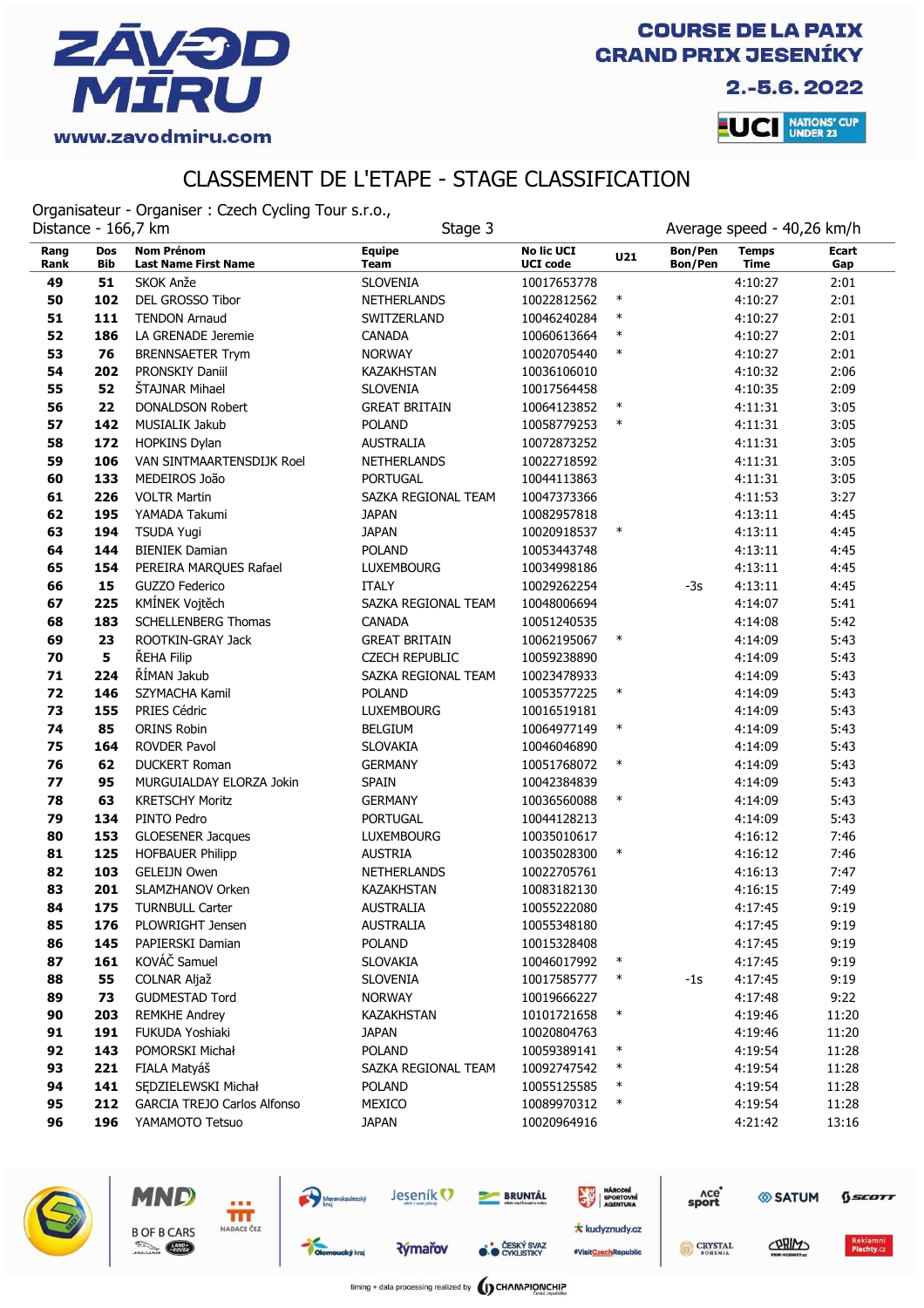

2.-5.6.2022



### CLASSEMENT DE L'ETAPE - STAGE CLASSIFICATION

Organisateur - Organiser : Czech Cycling Tour s.r.o.,

| Distance - 166,7 km |                   |                                                  | Stage 3                      |                                      |        |                    | Average speed - 40,26 km/h  |                     |
|---------------------|-------------------|--------------------------------------------------|------------------------------|--------------------------------------|--------|--------------------|-----------------------------|---------------------|
| Rang<br>Rank        | <b>Dos</b><br>Bib | <b>Nom Prénom</b><br><b>Last Name First Name</b> | <b>Equipe</b><br><b>Team</b> | <b>No lic UCI</b><br><b>UCI code</b> | U21    | Bon/Pen<br>Bon/Pen | <b>Temps</b><br><b>Time</b> | <b>Ecart</b><br>Gap |
| 97                  | 182               | <b>COWAN Quentin</b>                             | <b>CANADA</b>                | 10061759173                          | $\ast$ |                    | 4:25:47                     | 17:21               |
| 98                  | 34                | ANDRESEN Tobias Lund                             | <b>DENMARK</b>               | 10048292745                          | $\ast$ |                    | 4:25:55                     | 17:29               |
| 99                  | 204               | STRELNIKOV Yegor                                 | <b>KAZAKHSTAN</b>            | 10101834018                          | $\ast$ |                    | 4:27:03                     | 18:37               |
| 100                 | 115               | <b>BLUM Elia</b>                                 | SWITZERLAND                  | 10080767133                          |        |                    | 4:28:09                     | 19:43               |
| 101                 | 213               | ARREOLA DIMAS Diego                              | MEXICO                       | 10113828268                          | $\ast$ |                    | 4:28:10                     | 19:44               |
| 102                 | 136               | FERNANDES Fábio                                  | <b>PORTUGAL</b>              | 10045289179                          | $\ast$ |                    | 4:28:10                     | 19:44               |
| 103                 | 53                | <b>JEROMEL Vid</b>                               | <b>SLOVENIA</b>              | 10017580626                          | $\ast$ |                    | 4:28:10                     | 19:44               |
| 104                 | 112               | <b>JENNI Luca</b>                                | SWITZERLAND                  | 10091455725                          | $\ast$ |                    | 4:28:10                     | 19:44               |
| 105                 | 56                | <b>HRIBAR Jernej</b>                             | <b>SLOVENIA</b>              | 10017564559                          | $\ast$ |                    | 4:28:10                     | 19:44               |
| 106                 | 61                | <b>ABT Cedric</b>                                | <b>GERMANY</b>               | 10051829912                          | $\ast$ |                    | 4:28:10                     | 19:44               |
| 107                 | 54                | <b>GLIVAR Gal</b>                                | <b>SLOVENIA</b>              | 10017587902                          | $\ast$ |                    | 4:28:10                     | 19:44               |
| 108                 | 96                | RETEGI GOÑI Mikel                                | SPAIN                        | 10043703332                          |        |                    | 4:28:10                     | 19:44               |
| 109                 | 116               | <b>IMBODEN Simon</b>                             | SWITZERLAND                  | 10016525346                          |        |                    | 4:28:10                     | 19:44               |
| 110                 | 24                | NILSSON-JULIEN Oscar                             | <b>GREAT BRITAIN</b>         | 10050527684                          | $\ast$ | $-3s$              | 4:28:10                     | 19:44               |
| 111                 | 82                | <b>CRAPS Lars</b>                                | <b>BELGIUM</b>               | 10064954921                          |        |                    | 4:28:10                     | 19:44               |
| 112                 | 122               | STEININGER Fabian                                | <b>AUSTRIA</b>               | 10035027185                          |        |                    | 4:28:10                     | 19:44               |
| 113                 | 162               | <b>TUKA Samuel</b>                               | <b>SLOVAKIA</b>              | 10083124132                          | $\ast$ |                    | 4:28:10                     | 19:44               |
| 114                 | 35                | NØRTOFT Morten Aalling                           | <b>DENMARK</b>               | 10058665075                          | $\ast$ |                    | 4:28:10                     | 19:44               |
| 115                 | 42                | <b>DEGACHE Théo</b>                              | <b>FRANCE</b>                | 10068081856                          |        |                    | 4:28:10                     | 19:44               |
| 116                 | 36                | <b>CHANGIZI Sebastian Kolze</b>                  | <b>DENMARK</b>               | 10051106452                          |        |                    | 4:28:10                     | 19:44               |
| Withdrawals (13)    |                   |                                                  |                              |                                      |        |                    |                             |                     |
| <b>DNF</b>          | 25                | <b>WOOD Harrison</b>                             | <b>GREAT BRITAIN</b>         | 10023853694                          |        |                    | <b>DNF</b>                  |                     |
| <b>DNF</b>          | 92                | COBO CAYON Ivan                                  | <b>SPAIN</b>                 | 10023565122                          |        |                    | <b>DNF</b>                  |                     |
| <b>DNF</b>          | 123               | <b>TICHLER Thomas</b>                            | <b>AUSTRIA</b>               | 10059827257                          |        |                    | <b>DNF</b>                  |                     |
| <b>DNF</b>          | 151               | <b>KLUCKERS Arthur</b>                           | <b>LUXEMBOURG</b>            | 10016518979                          |        |                    | <b>DNF</b>                  |                     |
| <b>DNF</b>          | 152               | URY Noé                                          | <b>LUXEMBOURG</b>            | 10035004048                          | $\ast$ |                    | <b>DNF</b>                  |                     |
| <b>DNF</b>          | 156               | <b>BETTENDORFF Loic</b>                          | <b>LUXEMBOURG</b>            | 10034999503                          |        |                    | <b>DNF</b>                  |                     |
| <b>DNF</b>          | 163               | LOHINSKÝ Filip                                   | <b>SLOVAKIA</b>              | 10046044163                          | $\ast$ |                    | <b>DNF</b>                  |                     |
| <b>DNF</b>          | 181               | <b>RIVARD Nicolas</b>                            | <b>CANADA</b>                | 10059898187                          |        |                    | <b>DNF</b>                  |                     |
| <b>DNF</b>          | 184               | <b>INKSTER Eric</b>                              | <b>CANADA</b>                | 10049185650                          |        |                    | <b>DNF</b>                  |                     |
| <b>DNF</b>          | 185               | <b>JACOB Philippe</b>                            | CANADA                       | 10061676927                          | $\ast$ |                    | <b>DNF</b>                  |                     |
| <b>DNF</b>          | 193               | <b>TERADA Yoshiki</b>                            | <b>JAPAN</b>                 | 10020895400                          | $\ast$ |                    | <b>DNF</b>                  |                     |
| <b>DNF</b>          | 215               | ZAVALA PANTOJA Leonardo Rafael                   | MEXICO                       | 10089545835                          |        |                    | <b>DNF</b>                  |                     |
| <b>DNF</b>          | 222               | DOSTÁL Václav                                    | SAZKA REGIONAL TEAM          | 10047286672                          | $\ast$ |                    | <b>DNF</b>                  |                     |

Starters: 129 | Ranked: 116 | Withdrawals: 13

#### Riders in the crash:

25 WOOD Harrison 10023853694 GBR

TICHLER Thomas 10059827257 AUT

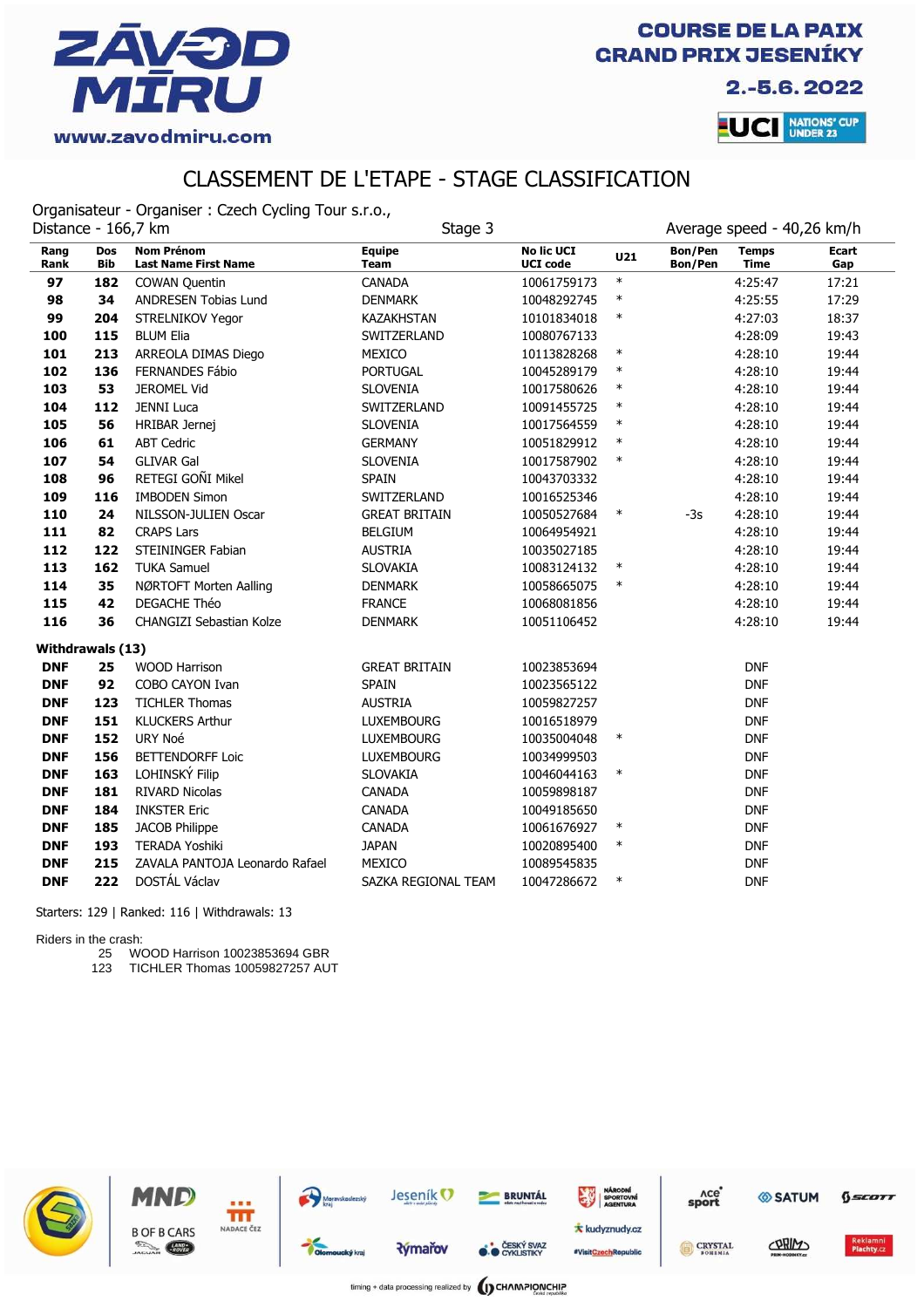

2.-5.6.2022

**LUCI** NATIONS' CUP

# CLASSEMENT GENERAL - GENERAL CLASSIFICATION

Organisateur - Organiser : Czech Cycling Tour s.r.o.,

| Distance - 436,27 km |                         |                                                  | After Stage 3                |                                      | Average speed - 38,43 km/h  |                     |
|----------------------|-------------------------|--------------------------------------------------|------------------------------|--------------------------------------|-----------------------------|---------------------|
| Rang<br>Rank         | Dos<br>Bib              | <b>Nom Prénom</b><br><b>Last Name First Name</b> | <b>Equipe</b><br><b>Team</b> | <b>No lic UCI</b><br><b>UCI code</b> | <b>Temps</b><br><b>Time</b> | <b>Ecart</b><br>Gap |
| 1                    | 86                      | <b>VAN EETVELT Lennert</b>                       | <b>BELGIUM</b>               | 10064945322                          | 11:21:06                    | $\blacksquare$      |
| 2                    | 174                     | PORTER Rudy                                      | <b>AUSTRALIA</b>             | 10055222282                          | 11:21:19                    | 0:13                |
| 3                    | $\mathbf{1}$            | <b>VACEK Mathias</b>                             | <b>CZECH REPUBLIC</b>        | 10047299507                          | 11:21:20                    | 0:14                |
| 4                    | 31                      | MADSEN Jacob Hindsgaul                           | <b>DENMARK</b>               | 10046120753                          | 11:21:26                    | 0:20                |
| 5                    | 94                      | FRANCO GONZALEZ Alejandro                        | <b>SPAIN</b>                 | 10041869123                          | 11:21:29                    | 0:23                |
| 6                    | 81                      | <b>CLYNHENS Toon</b>                             | <b>BELGIUM</b>               | 10064928447                          | 11:21:33                    | 0:27                |
| 7                    | 6                       | <b>VACEK Karel</b>                               | <b>CZECH REPUBLIC</b>        | 10034725677                          | 11:21:48                    | 0:42                |
| 8                    | 45                      | <b>ROULAND Louis</b>                             | <b>FRANCE</b>                | 10073520526                          | 11:22:11                    | 1:05                |
| 9                    | 13                      | PIGANZOLI Davide                                 | <b>ITALY</b>                 | 10029210926                          | 11:22:29                    | 1:23                |
| 10                   | 33                      | <b>DALBY Simon</b>                               | <b>DENMARK</b>               | 10053148506                          | 11:22:34                    | 1:28                |
| 11                   | 11                      | DE CASSAN Davide                                 | <b>ITALY</b>                 | 10031967746                          | 11:22:43                    | 1:37                |
| 12                   | 132                     | SILVA Pedro                                      | <b>PORTUGAL</b>              | 10044833178                          | 11:22:44                    | 1:38                |
| 13                   | 12                      | <b>GERMANI Lorenzo</b>                           | <b>ITALY</b>                 | 10029194354                          | 11:22:45                    | 1:39                |
| 14                   | 41                      | M. COSTIOU Ewen                                  | <b>FRANCE</b>                | 10070995694                          | 11:22:49                    | 1:43                |
| 15                   | 124                     | <b>MESSNER Martin</b>                            | <b>AUSTRIA</b>               | 10035084981                          | 11:22:54                    | 1:48                |
| 16                   | 131                     | GONÇALVES Hélder                                 | <b>PORTUGAL</b>              | 10044635239                          | 11:22:55                    | 1:49                |
| 17                   | 74                      | TJØTTA Martin                                    | <b>NORWAY</b>                | 10019553463                          | 11:23:00                    | 1:54                |
| 18                   | 84                      | <b>LECERF William Junior</b>                     | <b>BELGIUM</b>               | 10049026713                          | 11:23:07                    | 2:01                |
| 19                   | 113                     | <b>CHRISTEN Fabio</b>                            | SWITZERLAND                  | 10046239173                          | 11:23:11                    | 2:05                |
| 20                   | 43                      | <b>MAIRE Adrien</b>                              | <b>FRANCE</b>                | 10076679995                          | 11:23:14                    | 2:08                |
| 21                   | 173                     | <b>DINHAM Matthew</b>                            | <b>AUSTRALIA</b>             | 10049207171                          | 11:23:43                    | 2:37                |
| 22                   | 121                     | <b>SCHRETTL Marco</b>                            | <b>AUSTRIA</b>               | 10053690086                          | 11:24:46                    | 3:40                |
| 23                   | 93                      | FAURA ASENSIO Jose Luis                          | <b>SPAIN</b>                 | 10040906500                          | 11:25:02                    | 3:56                |
| 24                   | 65                      | PETER Jannis                                     | <b>GERMANY</b>               | 10036443082                          | 11:25:43                    | 4:37                |
| 25                   | 75                      | <b>HOLTER Ådne</b>                               | <b>NORWAY</b>                | 10020433941                          | 11:25:52                    | 4:46                |
| 26                   | 114                     | <b>BRUN Nils</b>                                 | SWITZERLAND                  | 10016561419                          | 11:26:00                    | 4:54                |
| 27                   | 101                     | VAN BELLE Loe                                    | <b>NETHERLANDS</b>           | 10023337170                          | 11:26:03                    | 4:57                |
| 28                   | 66                      | <b>UHLIG Henri</b>                               | <b>GERMANY</b>               | 10036355479                          | 11:26:45                    | 5:39                |
| 29                   | 91                      | BARRENETXEA GOLZARRI Jon                         | <b>SPAIN</b>                 | 10040454741                          | 11:28:06                    | 7:00                |
| 30                   | 3                       | ŤOUPALÍK Jakub                                   | <b>CZECH REPUBLIC</b>        | 10047277073                          | 11:28:22                    | 7:16                |
| 31                   | 26                      | <b>WATSON Samuel</b>                             | <b>GREAT BRITAIN</b>         | 10023867842                          | 11:28:29                    | 7:23                |
| 32                   | 32                      | <b>LEVY William Blume</b>                        | <b>DENMARK</b>               | 10036120457                          | 11:28:55                    | 7:49                |
| 33                   | 226                     | <b>VOLTR Martin</b>                              | SAZKA REGIONAL TEAM          | 10047373366                          | 11:30:15                    | 9:09                |
| 34                   | 16                      | <b>BUSATTO Francesco</b>                         | <b>ITALY</b>                 | 10030581454                          | 11:30:30                    | 9:24                |
| 35                   | 105                     | <b>RONHAAR Pim</b>                               | NETHERLANDS                  | 10023108212                          | 11:30:36                    | 9:30                |
| 36                   | 154                     | PEREIRA MARQUES Rafael                           | <b>LUXEMBOURG</b>            | 10034998186                          | 11:30:44                    | 9:38                |
| 37                   | 135                     | SILVA Afonso                                     | <b>PORTUGAL</b>              | 10044439522                          | 11:30:52                    | 9:46                |
| 38                   | 172                     | <b>HOPKINS Dylan</b>                             | <b>AUSTRALIA</b>             | 10072873252                          | 11:31:12                    | 10:06               |
| 39                   | $\mathbf{2}$            | <b>BITTNER Pavel</b>                             | <b>CZECH REPUBLIC</b>        | 10046718517                          | 11:32:22                    | 11:16               |
| 40                   | 106                     | VAN SINTMAARTENSDIJK Roel                        | <b>NETHERLANDS</b>           | 10022718592                          | 11:32:45                    | 11:39               |
| 41                   | 133                     | MEDEIROS João                                    | <b>PORTUGAL</b>              | 10044113863                          | 11:32:59                    | 11:53               |
| 42                   | 146                     | SZYMACHA Kamil                                   | <b>POLAND</b>                | 10053577225                          | 11:33:25                    | 12:19               |
| 43                   | 134                     | PINTO Pedro                                      | <b>PORTUGAL</b>              | 10044128213                          | 11:34:18                    | 13:12               |
| 44                   | 211                     | DEL TORO ROMERO Isaac                            | MEXICO                       | 10089274841                          | 11:34:49                    | 13:43               |
| 45                   | 71                      | <b>HAGENES Per Strand</b>                        | <b>NORWAY</b>                | 10019994714                          | 11:35:11                    | 14:05               |
| 46                   | 14                      | DE CARLO Giovanni                                | ITALY                        | 10030953488                          | 11:35:41                    | 14:35               |
| 47                   | 102                     | <b>DEL GROSSO Tibor</b>                          | NETHERLANDS                  | 10022812562                          | 11:35:49                    | 14:43               |
| 48                   | $\overline{\mathbf{4}}$ | ŘEPA Vojtěch                                     | <b>CZECH REPUBLIC</b>        | 10047420553                          | 11:36:12                    | 15:06               |



MND

**B OF B CARS** 

**County** 

Ħř NADACE ČEZ

Jeseník<sup>O</sup>

**Rýmařov** 

Moravskoslezský

**BRUNTÁL** 

**O ČESKÝ SVAZ** 

NÁRODNÍ<br>SPORTOVNÍ

**\*** kudyznudy.cz

#VisitCzechRepublic

Ace<sup>o</sup><br>sport

CRYSTAL

SATUM

CORIMO

 $6$ sco $rr$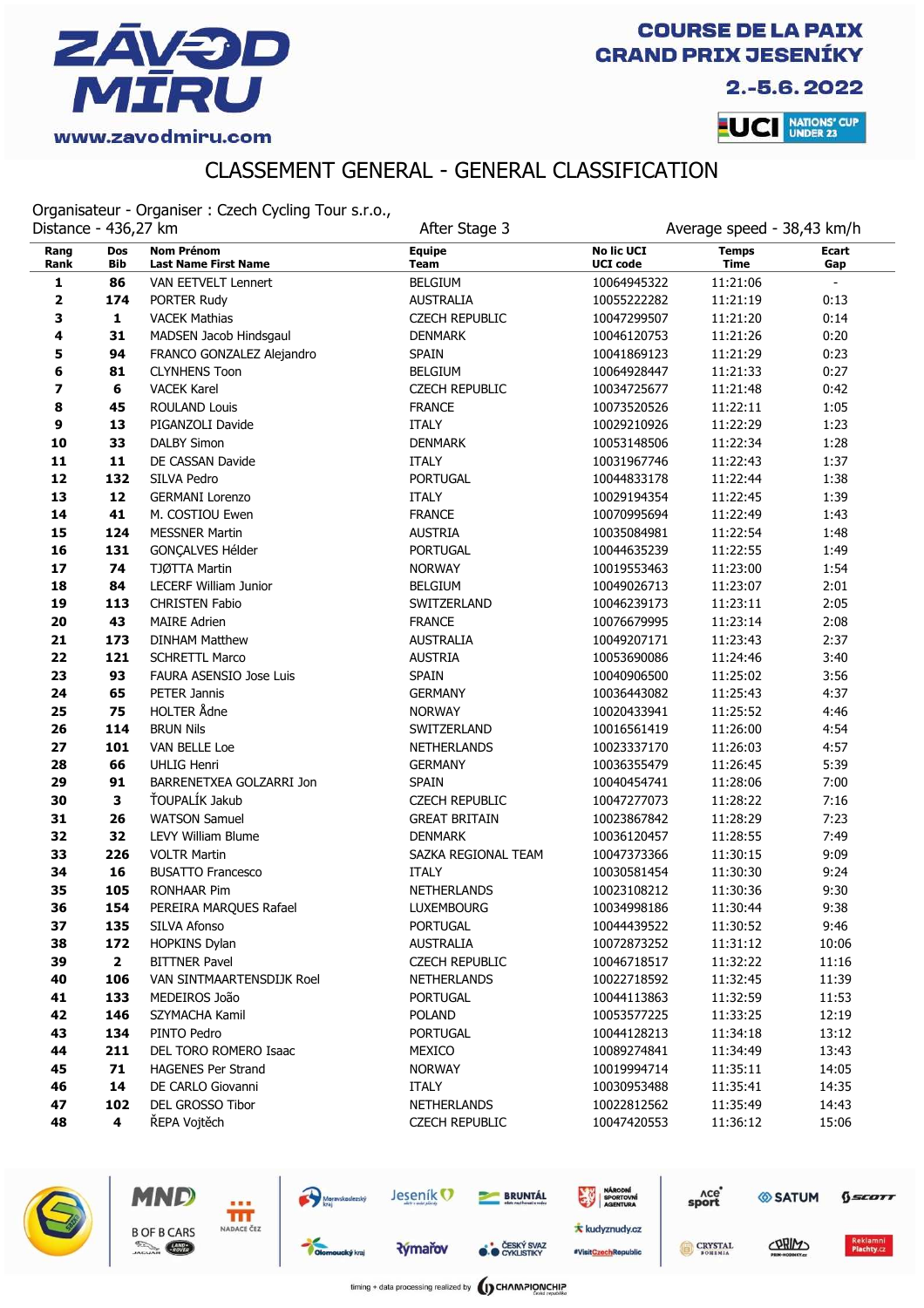

2.-5.6.2022

**LUCI** NATIONS' CUP

# CLASSEMENT GENERAL - GENERAL CLASSIFICATION

Organisateur - Organiser : Czech Cycling Tour s.r.o.,

| Distance - 436,27 km |                          |                                                  | After Stage 3                |                                      | Average speed - 38,43 km/h  |              |
|----------------------|--------------------------|--------------------------------------------------|------------------------------|--------------------------------------|-----------------------------|--------------|
| Rang<br>Rank         | <b>Dos</b><br><b>Bib</b> | <b>Nom Prénom</b><br><b>Last Name First Name</b> | <b>Equipe</b><br><b>Team</b> | <b>No lic UCI</b><br><b>UCI code</b> | <b>Temps</b><br><b>Time</b> | Ecart<br>Gap |
| 49                   | 186                      | LA GRENADE Jeremie                               | <b>CANADA</b>                | 10060613664                          | 11:38:02                    | 16:56        |
| 50                   | 44                       | RETAILLEAU Valentin                              | <b>FRANCE</b>                | 10023523288                          | 11:38:51                    | 17:45        |
| 51                   | 166                      | KUBIŠ Lukáš                                      | <b>SLOVAKIA</b>              | 10023479135                          | 11:38:52                    | 17:46        |
| 52                   | 64                       | <b>LINDNER Tom</b>                               | <b>GERMANY</b>               | 10036323450                          | 11:38:54                    | 17:48        |
| 53                   | 83                       | DE POOTER Dries                                  | <b>BELGIUM</b>               | 10065004229                          | 11:38:56                    | 17:50        |
| 54                   | 142                      | <b>MUSIALIK Jakub</b>                            | <b>POLAND</b>                | 10058779253                          | 11:39:26                    | 18:20        |
| 55                   | 76                       | <b>BRENNSAETER Trym</b>                          | <b>NORWAY</b>                | 10020705440                          | 11:39:34                    | 18:28        |
| 56                   | 111                      | <b>TENDON Arnaud</b>                             | SWITZERLAND                  | 10046240284                          | 11:39:36                    | 18:30        |
| 57                   | 85                       | <b>ORINS Robin</b>                               | <b>BELGIUM</b>               | 10064977149                          | 11:39:44                    | 18:38        |
| 58                   | 161                      | KOVÁČ Samuel                                     | <b>SLOVAKIA</b>              | 10046017992                          | 11:39:57                    | 18:51        |
| 59                   | 195                      | YAMADA Takumi                                    | <b>JAPAN</b>                 | 10082957818                          | 11:40:48                    | 19:42        |
| 60                   | 52                       | <b>ŠTAJNAR Mihael</b>                            | <b>SLOVENIA</b>              | 10017564458                          | 11:41:13                    | 20:07        |
| 61                   | 62                       | <b>DUCKERT Roman</b>                             | <b>GERMANY</b>               | 10051768072                          | 11:41:17                    | 20:11        |
| 62                   | 72                       | EDVARDSEN-FREDHEIM Stian                         | <b>NORWAY</b>                | 10112204732                          | 11:41:21                    | 20:15        |
| 63                   | 22                       | <b>DONALDSON Robert</b>                          | <b>GREAT BRITAIN</b>         | 10064123852                          | 11:41:57                    | 20:51        |
| 64                   | 103                      | <b>GELEIJN Owen</b>                              | <b>NETHERLANDS</b>           | 10022705761                          | 11:42:06                    | 21:00        |
| 65                   | 23                       | ROOTKIN-GRAY Jack                                | <b>GREAT BRITAIN</b>         | 10062195067                          | 11:43:58                    | 22:52        |
| 66                   | 194                      | <b>TSUDA Yugi</b>                                | <b>JAPAN</b>                 | 10020918537                          | 11:43:59                    | 22:53        |
| 67                   | 144                      | <b>BIENIEK Damian</b>                            | <b>POLAND</b>                | 10053443748                          | 11:44:06                    | 23:00        |
| 68                   | 46                       | <b>VERCHER Mattéo</b>                            | <b>FRANCE</b>                | 10067842790                          | 11:44:27                    | 23:21        |
| 69                   | 63                       | <b>KRETSCHY Moritz</b>                           | <b>GERMANY</b>               | 10036560088                          | 11:44:39                    | 23:33        |
| 70                   | 155                      | PRIES Cédric                                     | <b>LUXEMBOURG</b>            | 10016519181                          | 11:44:43                    | 23:37        |
| 71                   | 95                       | MURGUIALDAY ELORZA Jokin                         | <b>SPAIN</b>                 | 10042384839                          | 11:44:48                    | 23:42        |
| 72                   | 183                      | <b>SCHELLENBERG Thomas</b>                       | CANADA                       | 10051240535                          | 11:44:50                    | 23:44        |
| 73                   | 51                       | SKOK Anže                                        | <b>SLOVENIA</b>              | 10017653778                          | 11:45:05                    | 23:59        |
| 74                   | 224                      | ŘÍMAN Jakub                                      | SAZKA REGIONAL TEAM          | 10023478933                          | 11:45:07                    | 24:01        |
| 75                   | 15                       | GUZZO Federico                                   | <b>ITALY</b>                 | 10029262254                          | 11:45:15                    | 24:09        |
| 76                   | 5                        | ŘEHA Filip                                       | <b>CZECH REPUBLIC</b>        | 10059238890                          | 11:45:38                    | 24:32        |
| 77                   | 182                      | <b>COWAN Quentin</b>                             | CANADA                       | 10061759173                          | 11:45:46                    | 24:40        |
| 78                   | 153                      | <b>GLOESENER Jacques</b>                         | <b>LUXEMBOURG</b>            | 10035010617                          | 11:46:53                    | 25:47        |
| 79                   | 225                      | KMÍNEK Vojtěch                                   | SAZKA REGIONAL TEAM          | 10048006694                          | 11:47:49                    | 26:43        |
| 80                   | 176                      | PLOWRIGHT Jensen                                 | <b>AUSTRALIA</b>             | 10055348180                          | 11:48:14                    | 27:08        |
| 81                   | 73                       | <b>GUDMESTAD Tord</b>                            | <b>NORWAY</b>                | 10019666227                          | 11:48:15                    | 27:09        |
| 82                   | 54                       | <b>GLIVAR Gal</b>                                | <b>SLOVENIA</b>              | 10017587902                          | 11:49:35                    | 28:29        |
| 83                   | 164                      | <b>ROVDER Pavol</b>                              | SLOVAKIA                     | 10046046890                          | 11:50:04                    | 28:58        |
| 84                   | 203                      | <b>REMKHE Andrey</b>                             | <b>KAZAKHSTAN</b>            | 10101721658                          | 11:50:07                    | 29:01        |
| 85                   | 42                       | DEGACHE Théo                                     | <b>FRANCE</b>                | 10068081856                          | 11:50:14                    | 29:08        |
| 86                   | 212                      | <b>GARCIA TREJO Carlos Alfonso</b>               | MEXICO                       | 10089970312                          | 11:50:32                    | 29:26        |
| 87                   | 171                      | <b>GEORGE Dylan</b>                              | <b>AUSTRALIA</b>             | 10043855195                          | 11:50:43                    | 29:37        |
| 88                   | 104                      | LEIJNSE Enzo                                     | <b>NETHERLANDS</b>           | 10022706468                          | 11:50:55                    | 29:49        |
| 89                   | 143                      | POMORSKI Michał                                  | <b>POLAND</b>                | 10059389141                          | 11:52:12                    | 31:06        |
| 90                   | 55                       | COLNAR Aljaž                                     | SLOVENIA                     | 10017585777                          | 11:53:44                    | 32:38        |
| 91                   | 201                      | SLAMZHANOV Orken                                 | KAZAKHSTAN                   | 10083182130                          | 11:55:34                    | 34:28        |
| 92                   | 96                       | RETEGI GOÑI Mikel                                | <b>SPAIN</b>                 | 10043703332                          | 11:56:52                    | 35:46        |
| 93                   | 115                      | <b>BLUM Elia</b>                                 | SWITZERLAND                  | 10080767133                          | 11:57:18                    | 36:12        |
| 94                   | 196                      | YAMAMOTO Tetsuo                                  | JAPAN                        | 10020964916                          | 11:58:55                    | 37:49        |
| 95                   | 35                       | NØRTOFT Morten Aalling                           | <b>DENMARK</b>               | 10058665075                          | 11:59:16                    | 38:10        |
| 96                   | 141                      | SEDZIELEWSKI Michał                              | <b>POLAND</b>                | 10055125585                          | 11:59:39                    | 38:33        |



MND

**B OF B CARS** 

**County** 

fff

NADACE ČEZ

**Rýmařov** 

Moravskoslezský

**O ČESKÝ SVAZ** 

**BRUNTÁL** 



| <b>Ace</b><br>sport | <b><i><b>SATUM</b></i></b> | $0$ <i>scort</i>  |
|---------------------|----------------------------|-------------------|
| <b>CRYSTAL</b>      | CABINS                     | <b>Reklamni</b>   |
| <b>BOHEMIA</b>      | <b>BRIM-MODIMEYAY</b>      | <b>Plachty.cz</b> |

timing + data processing realized by **(I) CHAMPIONCHIP** 

Jeseník<sup>O</sup>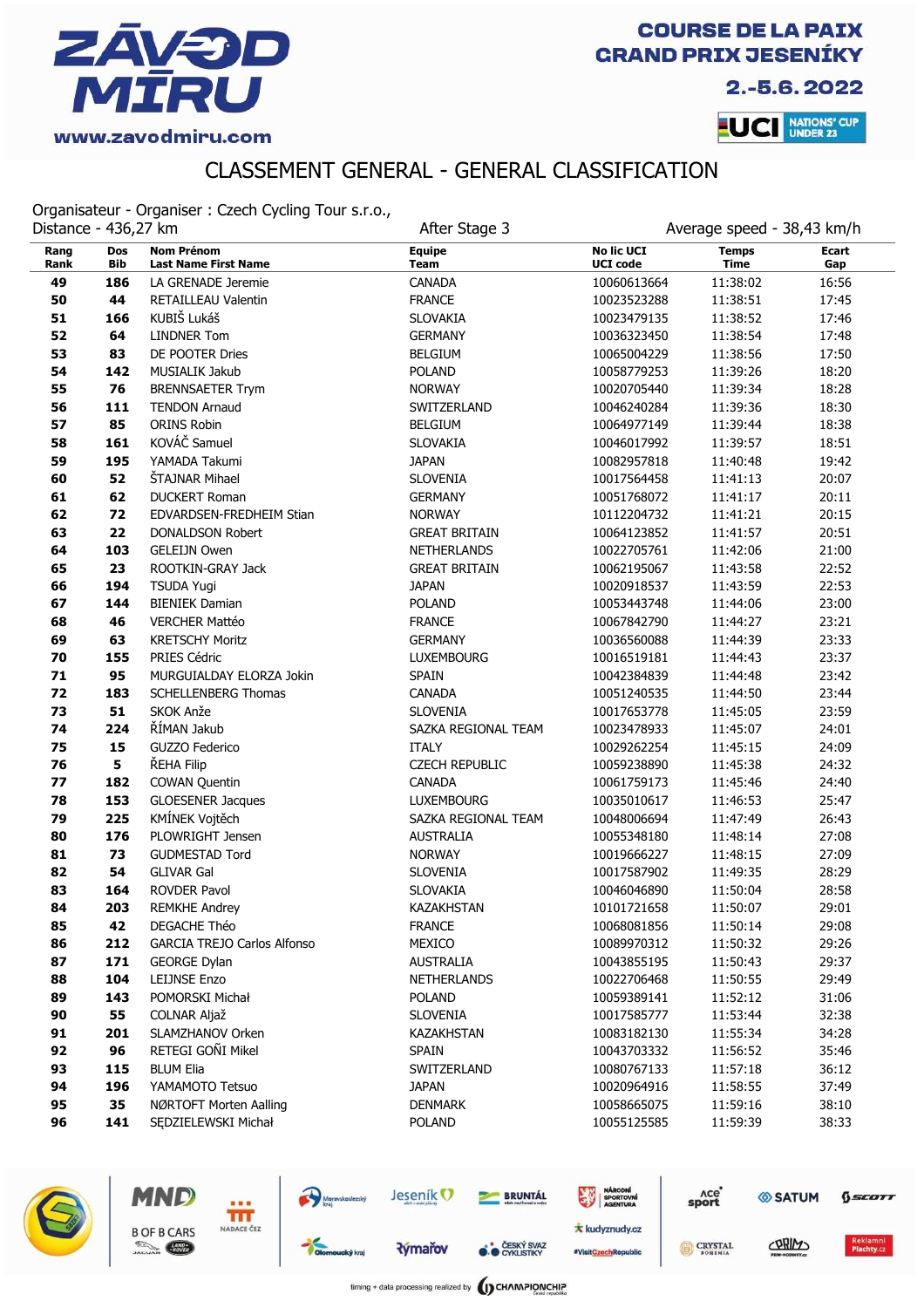

2.-5.6.2022



### CLASSEMENT GENERAL - GENERAL CLASSIFICATION

Organisateur - Organiser : Czech Cycling Tour s.r.o.,

| Distance - 436,27 km |                          |                                                  | After Stage 3                |                                      | Average speed - 38,43 km/h  |                     |
|----------------------|--------------------------|--------------------------------------------------|------------------------------|--------------------------------------|-----------------------------|---------------------|
| Rang<br>Rank         | <b>Dos</b><br><b>Bib</b> | <b>Nom Prénom</b><br><b>Last Name First Name</b> | <b>Equipe</b><br><b>Team</b> | <b>No lic UCI</b><br><b>UCI code</b> | <b>Temps</b><br><b>Time</b> | <b>Ecart</b><br>Gap |
| 97                   | 116                      | <b>IMBODEN Simon</b>                             | SWITZERLAND                  | 10016525346                          | 12:00:32                    | 39:26               |
| 98                   | 175                      | <b>TURNBULL Carter</b>                           | <b>AUSTRALIA</b>             | 10055222080                          | 12:00:52                    | 39:46               |
| 99                   | 221                      | FIALA Matyáš                                     | SAZKA REGIONAL TEAM          | 10092747542                          | 12:01:02                    | 39:56               |
| 100                  | 112                      | <b>JENNI Luca</b>                                | SWITZERLAND                  | 10091455725                          | 12:01:45                    | 40:39               |
| 101                  | 34                       | <b>ANDRESEN Tobias Lund</b>                      | <b>DENMARK</b>               | 10048292745                          | 12:02:03                    | 40:57               |
| 102                  | 125                      | <b>HOFBAUER Philipp</b>                          | <b>AUSTRIA</b>               | 10035028300                          | 12:02:26                    | 41:20               |
| 103                  | 36                       | CHANGIZI Sebastian Kolze                         | <b>DENMARK</b>               | 10051106452                          | 12:03:30                    | 42:24               |
| 104                  | 82                       | <b>CRAPS Lars</b>                                | <b>BELGIUM</b>               | 10064954921                          | 12:03:46                    | 42:40               |
| 105                  | 191                      | FUKUDA Yoshiaki                                  | <b>JAPAN</b>                 | 10020804763                          | 12:03:59                    | 42:53               |
| 106                  | 204                      | STRELNIKOV Yegor                                 | <b>KAZAKHSTAN</b>            | 10101834018                          | 12:04:01                    | 42:55               |
| 107                  | 213                      | ARREOLA DIMAS Diego                              | <b>MEXICO</b>                | 10113828268                          | 12:04:33                    | 43:27               |
| 108                  | 202                      | <b>PRONSKIY Daniil</b>                           | <b>KAZAKHSTAN</b>            | 10036106010                          | 12:08:06                    | 47:00               |
| 109                  | 122                      | STEININGER Fabian                                | <b>AUSTRIA</b>               | 10035027185                          | 12:08:50                    | 47:44               |
| 110                  | 136                      | FERNANDES Fábio                                  | <b>PORTUGAL</b>              | 10045289179                          | 12:10:45                    | 49:39               |
| 111                  | 24                       | NILSSON-JULIEN Oscar                             | <b>GREAT BRITAIN</b>         | 10050527684                          | 12:11:21                    | 50:15               |
| 112                  | 53                       | <b>JEROMEL Vid</b>                               | <b>SLOVENIA</b>              | 10017580626                          | 12:11:24                    | 50:18               |
| 113                  | 145                      | PAPIERSKI Damian                                 | <b>POLAND</b>                | 10015328408                          | 12:12:47                    | 51:41               |
| 114                  | 162                      | <b>TUKA Samuel</b>                               | <b>SLOVAKIA</b>              | 10083124132                          | 12:15:23                    | 54:17               |
| 115                  | 61                       | <b>ABT Cedric</b>                                | <b>GERMANY</b>               | 10051829912                          | 12:15:42                    | 54:36               |
| 116                  | 56                       | <b>HRIBAR Jernej</b>                             | <b>SLOVENIA</b>              | 10017564559                          | 12:21:24                    | 1:00:18             |

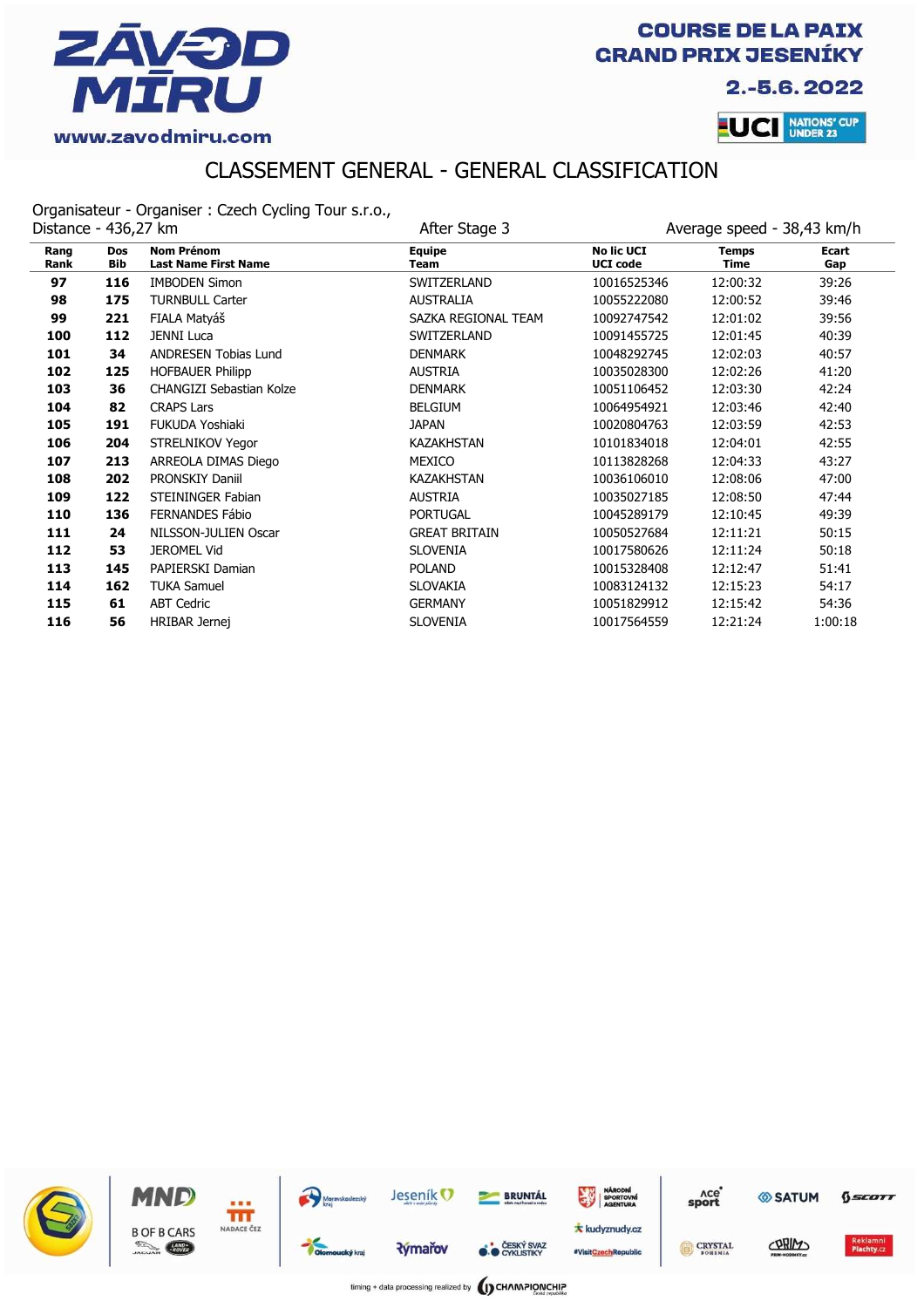

2.-5.6.2022



# CLASS. GEN. DES JEUNES - BEST YOUNG GEN. CLASS.

Organisateur - Organiser : Czech Cycling Tour s.r.o.,

|              | Distance - 436,27 km |                                                  | After Stage 3                | Average speed - 38,43 km/h           |                             |                |
|--------------|----------------------|--------------------------------------------------|------------------------------|--------------------------------------|-----------------------------|----------------|
| Rang<br>Rank | Dos<br><b>Bib</b>    | <b>Nom Prénom</b><br><b>Last Name First Name</b> | <b>Equipe</b><br><b>Team</b> | <b>No lic UCI</b><br><b>UCI code</b> | <b>Temps</b><br><b>Time</b> | Ecart<br>Gap   |
| 1            | $\mathbf{1}$         | <b>VACEK Mathias</b>                             | <b>CZECH REPUBLIC</b>        | 10047299507                          | 11:21:20                    | $\blacksquare$ |
| $\mathbf 2$  | 45                   | <b>ROULAND Louis</b>                             | <b>FRANCE</b>                | 10073520526                          | 11:22:11                    | 0:51           |
| 3            | 13                   | PIGANZOLI Davide                                 | <b>ITALY</b>                 | 10029210926                          | 11:22:29                    | 1:09           |
| 4            | 33                   | <b>DALBY Simon</b>                               | <b>DENMARK</b>               | 10053148506                          | 11:22:34                    | 1:14           |
| 5            | 11                   | DE CASSAN Davide                                 | <b>ITALY</b>                 | 10031967746                          | 11:22:43                    | 1:23           |
| 6            | 12                   | <b>GERMANI Lorenzo</b>                           | <b>ITALY</b>                 | 10029194354                          | 11:22:45                    | 1:25           |
| 7            | 41                   | M. COSTIOU Ewen                                  | <b>FRANCE</b>                | 10070995694                          | 11:22:49                    | 1:29           |
| 8            | 84                   | <b>LECERF William Junior</b>                     | <b>BELGIUM</b>               | 10049026713                          | 11:23:07                    | 1:47           |
| 9            | 113                  | <b>CHRISTEN Fabio</b>                            | SWITZERLAND                  | 10046239173                          | 11:23:11                    | 1:51           |
| 10           | 121                  | <b>SCHRETTL Marco</b>                            | <b>AUSTRIA</b>               | 10053690086                          | 11:24:46                    | 3:26           |
| 11           | 101                  | VAN BELLE Loe                                    | <b>NETHERLANDS</b>           | 10023337170                          | 11:26:03                    | 4:43           |
| 12           | 16                   | <b>BUSATTO Francesco</b>                         | <b>ITALY</b>                 | 10030581454                          | 11:30:30                    | 9:10           |
| 13           | $\overline{2}$       | <b>BITTNER Pavel</b>                             | <b>CZECH REPUBLIC</b>        | 10046718517                          | 11:32:22                    | 11:02          |
| 14           | 146                  | SZYMACHA Kamil                                   | <b>POLAND</b>                | 10053577225                          | 11:33:25                    | 12:05          |
| 15           | 211                  | DEL TORO ROMERO Isaac                            | MEXICO                       | 10089274841                          | 11:34:49                    | 13:29          |
| 16           | 71                   | <b>HAGENES Per Strand</b>                        | <b>NORWAY</b>                | 10019994714                          | 11:35:11                    | 13:51          |
| 17           | 102                  | <b>DEL GROSSO Tibor</b>                          | NETHERLANDS                  | 10022812562                          | 11:35:49                    | 14:29          |
| 18           | 186                  | LA GRENADE Jeremie                               | CANADA                       | 10060613664                          | 11:38:02                    | 16:42          |
| 19           | 83                   | <b>DE POOTER Dries</b>                           | <b>BELGIUM</b>               | 10065004229                          | 11:38:56                    | 17:36          |
| 20           | 142                  | MUSIALIK Jakub                                   | <b>POLAND</b>                | 10058779253                          | 11:39:26                    | 18:06          |
| 21           | 76                   | <b>BRENNSAETER Trym</b>                          | <b>NORWAY</b>                | 10020705440                          | 11:39:34                    | 18:14          |
| 22           | 111                  | <b>TENDON Arnaud</b>                             | SWITZERLAND                  | 10046240284                          | 11:39:36                    | 18:16          |
| 23           | 85                   | <b>ORINS Robin</b>                               | <b>BELGIUM</b>               | 10064977149                          | 11:39:44                    | 18:24          |
| 24           | 161                  | KOVÁČ Samuel                                     | <b>SLOVAKIA</b>              | 10046017992                          | 11:39:57                    | 18:37          |
| 25           | 62                   | <b>DUCKERT Roman</b>                             | <b>GERMANY</b>               | 10051768072                          | 11:41:17                    | 19:57          |
| 26           | 72                   | EDVARDSEN-FREDHEIM Stian                         | <b>NORWAY</b>                | 10112204732                          | 11:41:21                    | 20:01          |
| 27           | 22                   | <b>DONALDSON Robert</b>                          | <b>GREAT BRITAIN</b>         | 10064123852                          | 11:41:57                    | 20:37          |
| 28           | 23                   | ROOTKIN-GRAY Jack                                | <b>GREAT BRITAIN</b>         | 10062195067                          | 11:43:58                    | 22:38          |
| 29           | 194                  | <b>TSUDA Yugi</b>                                | <b>JAPAN</b>                 | 10020918537                          | 11:43:59                    | 22:39          |
| 30           | 63                   | <b>KRETSCHY Moritz</b>                           | <b>GERMANY</b>               | 10036560088                          | 11:44:39                    | 23:19          |
| 31           | 182                  | <b>COWAN Quentin</b>                             | <b>CANADA</b>                | 10061759173                          | 11:45:46                    | 24:26          |
| 32           | 54                   | <b>GLIVAR Gal</b>                                | <b>SLOVENIA</b>              | 10017587902                          | 11:49:35                    | 28:15          |
| 33           | 203                  | <b>REMKHE Andrey</b>                             | <b>KAZAKHSTAN</b>            | 10101721658                          | 11:50:07                    | 28:47          |
| 34           | 212                  | <b>GARCIA TREJO Carlos Alfonso</b>               | MEXICO                       | 10089970312                          | 11:50:32                    | 29:12          |
| 35           | 171                  | <b>GEORGE Dylan</b>                              | <b>AUSTRALIA</b>             | 10043855195                          | 11:50:43                    | 29:23          |
| 36           | 143                  | POMORSKI Michał                                  | <b>POLAND</b>                | 10059389141                          | 11:52:12                    | 30:52          |
| 37           | 55                   | COLNAR Aljaž                                     | <b>SLOVENIA</b>              | 10017585777                          | 11:53:44                    | 32:24          |
| 38           | 35                   | NØRTOFT Morten Aalling                           | <b>DENMARK</b>               | 10058665075                          | 11:59:16                    | 37:56          |
| 39           | 141                  | SEDZIELEWSKI Michał                              | <b>POLAND</b>                | 10055125585                          | 11:59:39                    | 38:19          |
| 40           | 221                  | FIALA Matyáš                                     | SAZKA REGIONAL TEAM          | 10092747542                          | 12:01:02                    | 39:42          |
| 41           | 112                  | JENNI Luca                                       | SWITZERLAND                  | 10091455725                          | 12:01:45                    | 40:25          |
| 42           | 34                   | ANDRESEN Tobias Lund                             | <b>DENMARK</b>               | 10048292745                          | 12:02:03                    | 40:43          |
| 43           | 125                  | <b>HOFBAUER Philipp</b>                          | <b>AUSTRIA</b>               | 10035028300                          | 12:02:26                    | 41:06          |
| 44           | 204                  | STRELNIKOV Yegor                                 | KAZAKHSTAN                   | 10101834018                          | 12:04:01                    | 42:41          |
| 45           | 213                  | ARREOLA DIMAS Diego                              | MEXICO                       | 10113828268                          | 12:04:33                    | 43:13          |
| 46           | 136                  | FERNANDES Fábio                                  | <b>PORTUGAL</b>              | 10045289179                          | 12:10:45                    | 49:25          |
| 47           | 24                   | NILSSON-JULIEN Oscar                             | <b>GREAT BRITAIN</b>         | 10050527684                          | 12:11:21                    | 50:01          |
| 48           | 53                   | JEROMEL Vid                                      | <b>SLOVENIA</b>              | 10017580626                          | 12:11:24                    | 50:04          |



MND fff NADACE ČEZ **B OF B CARS**  $\overline{\mathcal{C}}$ 

Jeseník<sup>O</sup> Moravskoslezský



 $rac{AC}{\text{spor}}$ NÁRODNÍ<br>SPORTOVNÍ **\*** kudyznudy.cz CRY<sub>son</sub>

#VisitCzechRepublic

| e           | <b><i><b>SATUM</b></i></b>   | $6$ <i>scort</i> |
|-------------|------------------------------|------------------|
| <b>STAL</b> | CABINS                       | <b>Reklamni</b>  |
| EMIA        | <b>BUILD AND DESCRIPTION</b> | Plachty.cz       |

**Rýmařov**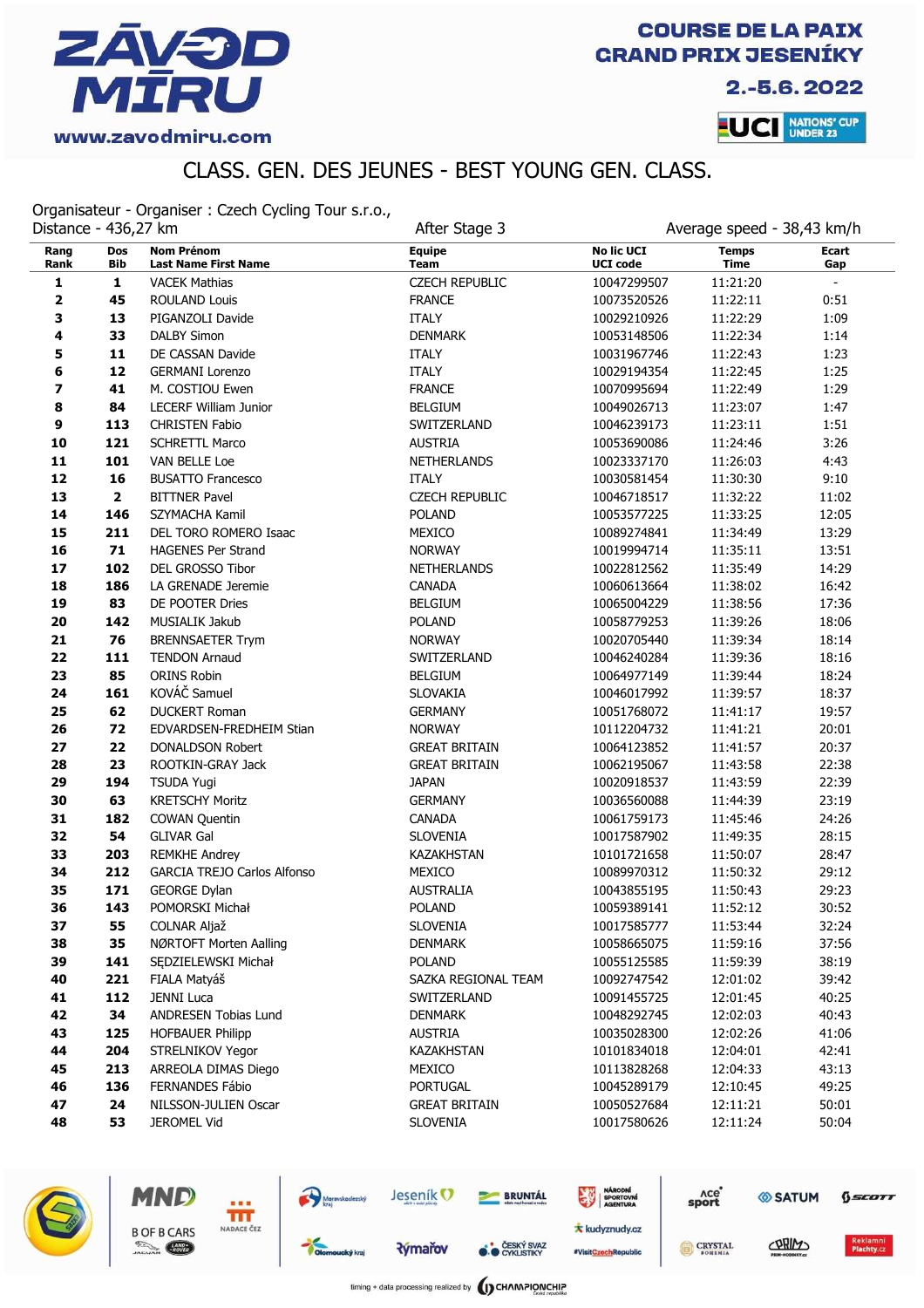

2.-5.6.2022



## CLASS. GEN. DES JEUNES - BEST YOUNG GEN. CLASS.

Organisateur - Organiser : Czech Cycling Tour s.r.o.,

| Distance - 436,27 km |            |                                           | After Stage 3         | Average speed - 38,43 km/h    |               |                     |
|----------------------|------------|-------------------------------------------|-----------------------|-------------------------------|---------------|---------------------|
| Rang<br>Rank         | Dos<br>Bib | Nom Prénom<br><b>Last Name First Name</b> | <b>Equipe</b><br>Team | No lic UCI<br><b>UCI</b> code | Temps<br>Time | <b>Ecart</b><br>Gap |
| 49                   | 162        | TUKA Samuel                               | <b>SLOVAKIA</b>       | 10083124132                   | 12:15:23      | 54:03               |
| 50                   | 61         | ABT Cedric                                | <b>GERMANY</b>        | 10051829912                   | 12:15:42      | 54:22               |
| 51                   | 56         | HRIBAR Jernej                             | <b>SLOVENIA</b>       | 10017564559                   | 12:21:24      | 1:00:04             |

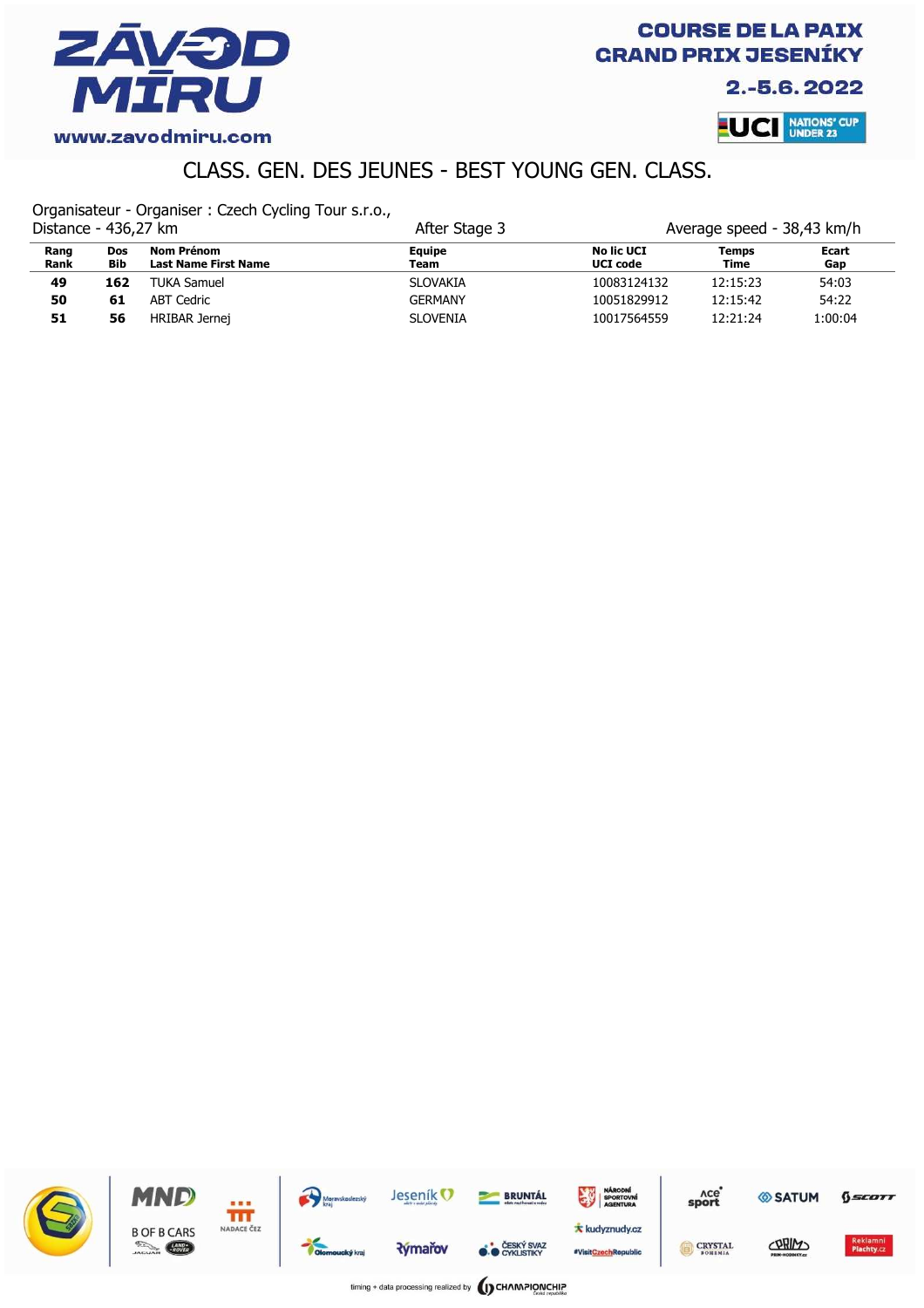

Ace<sup>o</sup><br>sport

CRYSTAL

SATUM

CORIMO

 $6$ scorr

2.-5.6.2022



# www.zavodmiru.com

### MEILLEUR GRIMPEUR - MOUNTAIN CLASSIFICATION

Organisateur - Organiser : Czech Cycling Tour s.r.o. After stage 3

|                         | Dos Nom Prénom<br><b>Bib Last Name First Name</b> | <b>Points</b> | <b>No lic UCI</b><br><b>UCI</b> code | Pts  |
|-------------------------|---------------------------------------------------|---------------|--------------------------------------|------|
| GPM <sub>1</sub>        |                                                   |               |                                      |      |
| 1                       | 103 GELEIJN Owen                                  | 5Pts          | 10022705761                          | 5Pts |
| $\overline{2}$          | 104 LEIJNSE Enzo                                  | 4Pts          | 10022706468                          | 4Pts |
| 3                       | 24 NILSSON-JULIEN Oscar                           | 3Pts          | 10050527684                          | 3Pts |
| 4                       | 65 PETER Jannis                                   | 2Pts          | 10036443082                          | 2Pts |
| 5                       | <b>16 BUSATTO Francesco</b>                       | 1Pts          | 10030581454                          | 1Pts |
| GPM <sub>2</sub>        |                                                   |               |                                      |      |
| 1                       | 103 GELEIJN Owen                                  | 5Pts          | 10022705761                          | 5Pts |
| 2                       | 104 LEIJNSE Enzo                                  | 4Pts          | 10022706468                          | 4Pts |
| з                       | 24 NILSSON-JULIEN Oscar                           | 3Pts          | 10050527684                          | 3Pts |
| 4                       | <b>65</b> PETER Jannis                            | 2Pts          | 10036443082                          | 2Pts |
| 5                       | 16 BUSATTO Francesco                              | 1Pts          | 10030581454                          | 1Pts |
| GPM <sub>3</sub>        |                                                   |               |                                      |      |
| 1                       | 103 GELEIJN Owen                                  | 5Pts          | 10022705761                          | 5Pts |
| $\overline{\mathbf{2}}$ | 104 LEIJNSE Enzo                                  | 4Pts          | 10022706468                          | 4Pts |
| з                       | 24 NILSSON-JULIEN Oscar                           | 3Pts          | 10050527684                          | 3Pts |
| 4                       | 65 PETER Jannis                                   | 2Pts          | 10036443082                          | 2Pts |
| 5                       | 75 HOLTER Ådne                                    | 1Pts          | 10020433941                          | 1Pts |
| GPM 4                   |                                                   |               |                                      |      |
|                         |                                                   |               |                                      |      |
| 1                       | 103 GELEIJN Owen<br>65 PETER Jannis               | 5Pts          | 10022705761                          | 5Pts |
| $\overline{\mathbf{2}}$ | 75 HOLTER Ådne                                    | 4Pts          | 10036443082                          | 4Pts |
| 3                       | 15 GUZZO Federico                                 | 3Pts          | 10020433941                          | 3Pts |
| 4                       |                                                   | 2Pts          | 10029262254                          | 2Pts |
| 5                       | 16 BUSATTO Francesco                              | 1Pts          | 10030581454                          | 1Pts |
| GPM <sub>5</sub>        |                                                   |               |                                      |      |
| 1                       | 75 HOLTER Ådne                                    | 5Pts          | 10020433941                          | 5Pts |
| $\overline{\mathbf{2}}$ | 16 BUSATTO Francesco                              | 4Pts          | 10030581454                          | 4Pts |
| 3                       | 65 PETER Jannis                                   | 3Pts          | 10036443082                          | 3Pts |
| 4                       | 104 LEIJNSE Enzo                                  | 2Pts          | 10022706468                          | 2Pts |
| 5                       | 15 GUZZO Federico                                 | 1Pts          | 10029262254                          | 1Pts |
| GPM <sub>6</sub>        |                                                   |               |                                      |      |
| 1                       | <b>16 BUSATTO Francesco</b>                       | 5Pts          | 10030581454                          | 5Pts |
| 2                       | 75 HOLTER Ådne                                    | 4Pts          | 10020433941                          | 4Pts |
| 3                       | 65 PETER Jannis                                   | 3Pts          | 10036443082                          | 3Pts |
| 4                       | 211 DEL TORO ROMERO Isaac                         | 2Pts          | 10089274841                          | 2Pts |
| 5                       | 1 VACEK Mathias                                   | 1Pts          | 10047299507                          | 1Pts |
| GPM <sub>7</sub>        |                                                   |               |                                      |      |
| $\mathbf{1}$            | 94 FRANCO GONZALEZ Alejandro                      | 5Pts          | 10041869123                          | 5Pts |
| $\mathbf{2}$            | 1 VACEK Mathias                                   | 4Pts          | 10047299507                          | 4Pts |
| 3                       | 75 HOLTER Ådne                                    | 3Pts          | 10020433941                          | 3Pts |
| 4                       | 86 VAN EETVELT Lennert                            | 2Pts          | 10064945322                          | 2Pts |
| 5                       | 11 DE CASSAN Davide                               | 1Pts          | 10031967746                          | 1Pts |
|                         |                                                   |               |                                      |      |



MND

**B OF B CARS** 

**County** 

fff NADACE ČEZ

timing + data processing realized by **(I) CHAMPIONCHIP** 

**BRUNTÁL** 

**O ČESKÝ SVAZ** 

NÁRODNÍ<br>SPORTOVNÍ

**\*** kudyznudy.cz

#VisitCzechRepublic

Jeseník<sup>O</sup>

**Rýmařov** 

Moravskoslezský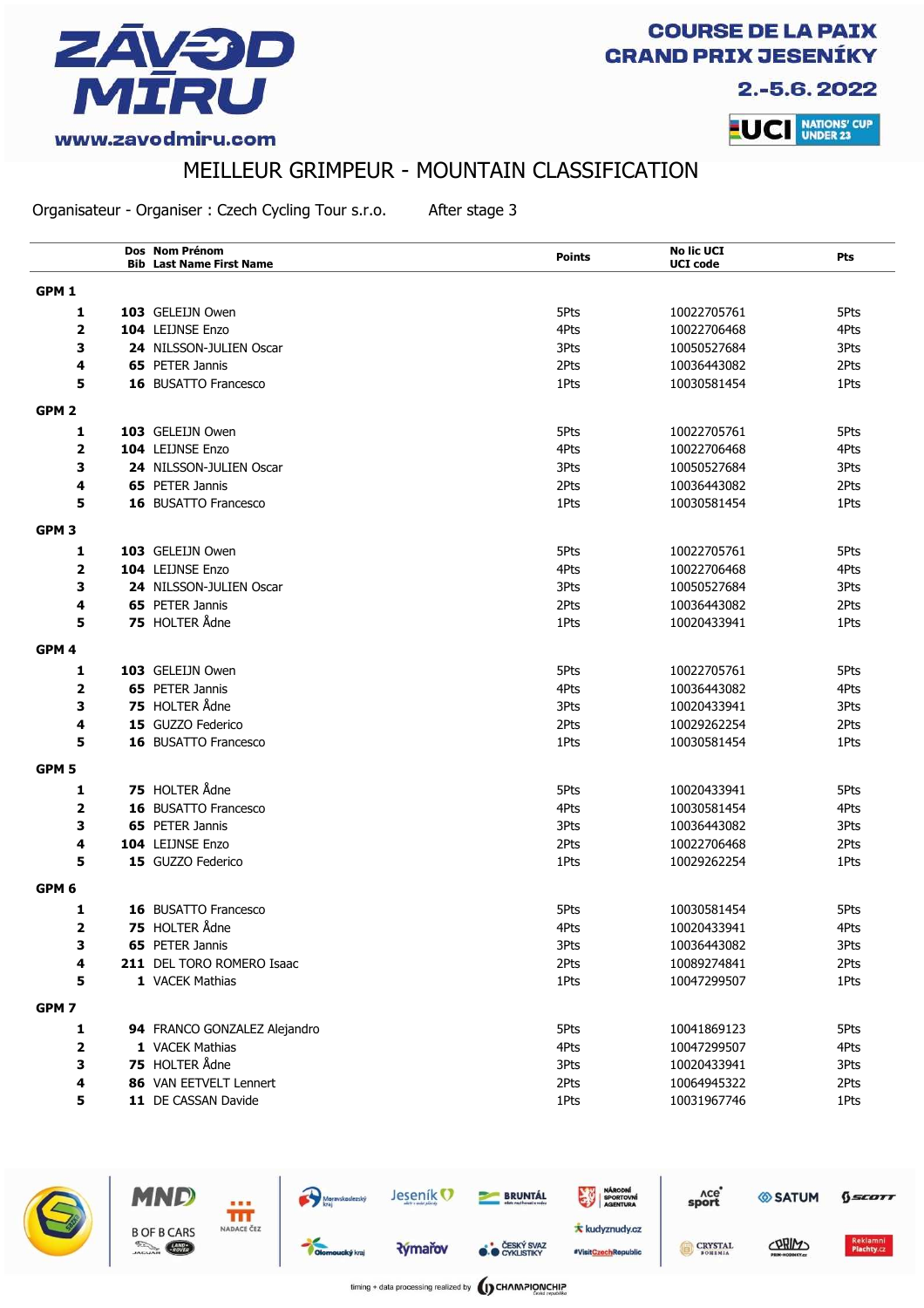

2.-5.6.2022



#### www.zavodmiru.com

### MEILLEUR GRIMPEUR - MOUNTAIN CLASSIFICATION

Organisateur - Organiser : Czech Cycling Tour s.r.o. After stage 3

|                      | Dos Nom Prénom<br><b>Bib Last Name First Name</b> | <b>Points</b> | <b>No lic UCI</b><br><b>UCI</b> code | Pts   |
|----------------------|---------------------------------------------------|---------------|--------------------------------------|-------|
| <b>GENERAL TOTAL</b> |                                                   |               |                                      |       |
| 1                    | 103 GELEIJN Owen                                  | 36Pts         | 10022705761                          | 36Pts |
| 2                    | 104 LEIJNSE Enzo                                  | 24Pts         | 10022706468                          | 24Pts |
| 3                    | 75 HOLTER Ådne                                    | 16Pts         | 10020433941                          | 16Pts |
| 4                    | 65 PETER Jannis                                   | 16Pts         | 10036443082                          | 16Pts |
| 5                    | <b>16 BUSATTO Francesco</b>                       | 12Pts         | 10030581454                          | 12Pts |
| 6                    | 94 FRANCO GONZALEZ Alejandro                      | 10Pts         | 10041869123                          | 10Pts |
| 7                    | 24 NILSSON-JULIEN Oscar                           | 9Pts          | 10050527684                          | 9Pts  |
| 8                    | 46 VERCHER Mattéo                                 | 8Pts          | 10067842790                          | 8Pts  |
| 9                    | 131 GONÇALVES Hélder                              | 6Pts          | 10044635239                          | 6Pts  |
| 10                   | 86 VAN EETVELT Lennert                            | 6Pts          | 10064945322                          | 6Pts  |
| 11                   | 1 VACEK Mathias                                   | 6Pts          | 10047299507                          | 6Pts  |
| 12                   | 174 PORTER Rudy                                   | 5Pts          | 10055222282                          | 5Pts  |
| 13                   | 81 CLYNHENS Toon                                  | 5Pts          | 10064928447                          | 5Pts  |
| 14                   | 211 DEL TORO ROMERO Isaac                         | 5Pts          | 10089274841                          | 5Pts  |
| 15                   | 84 LECERF William Junior                          | 4Pts          | 10049026713                          | 4Pts  |
| 16                   | 93 FAURA ASENSIO Jose Luis                        | 3Pts          | 10040906500                          | 3Pts  |
| 17                   | 2 BITTNER Pavel                                   | 3Pts          | 10046718517                          | 3Pts  |
| 18                   | 15 GUZZO Federico                                 | 3Pts          | 10029262254                          | 3Pts  |
| 19                   | 4 ŘEPA Vojtěch                                    | 2Pts          | 10047420553                          | 2Pts  |
| 20                   | 83 DE POOTER Dries                                | 2Pts          | 10065004229                          | 2Pts  |
| 21                   | 161 KOVÁČ Samuel                                  | 2Pts          | 10046017992                          | 2Pts  |
| 22                   | 5 ŘEHA Filip                                      | 2Pts          | 10059238890                          | 2Pts  |
| 23                   | 11 DE CASSAN Davide                               | 1Pts          | 10031967746                          | 1Pts  |
| 24                   | 96 RETEGI GOÑI Mikel                              | 1Pts          | 10043703332                          | 1Pts  |

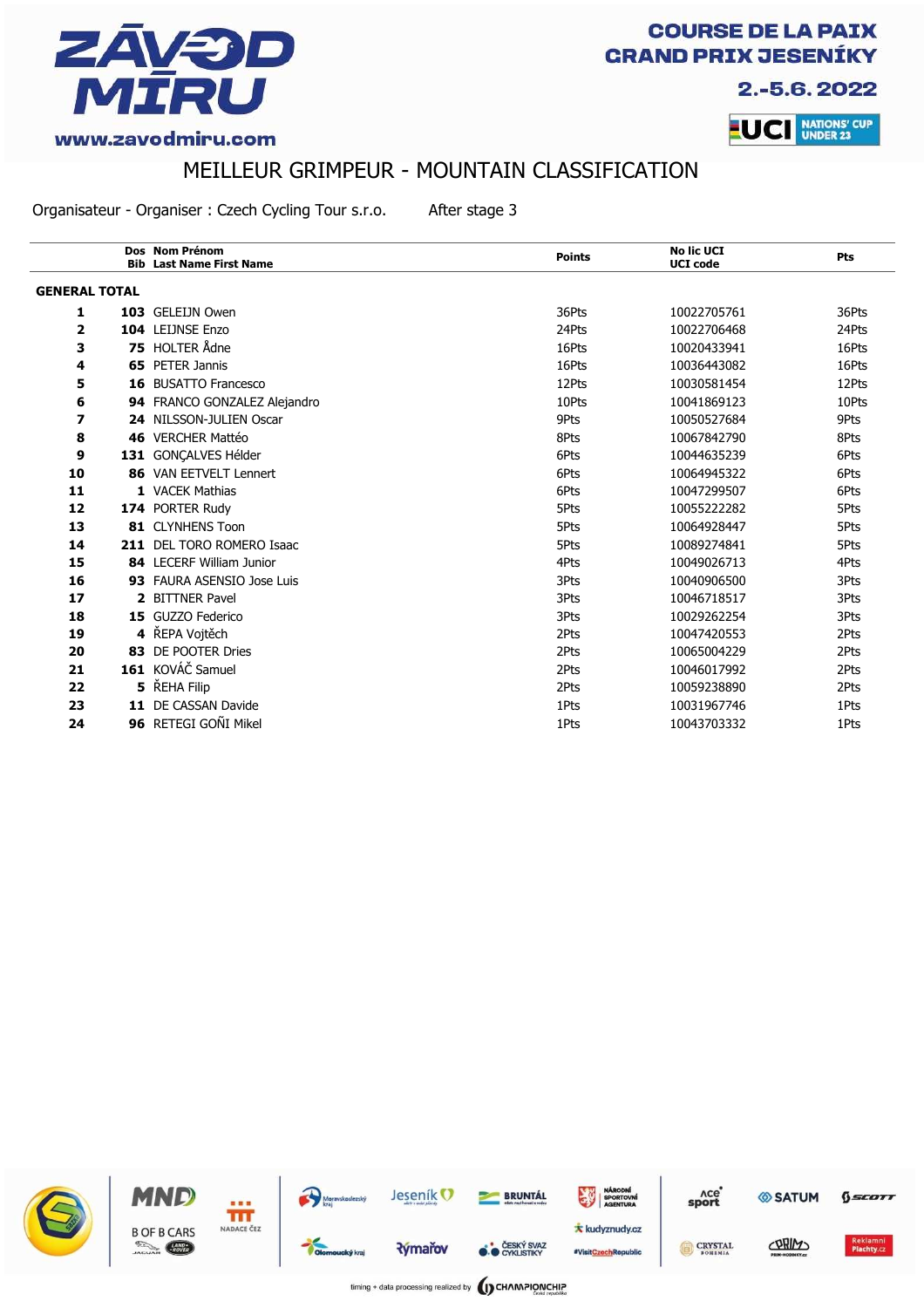

2.-5.6.2022



# CLASSEMENT PAR POINTS - POINTS CLASSIFICATION

Organisateur - Organiser : Cze Cycling Tour s.r.o. After Stage 3

|                          | Dos Nom Prénom<br><b>Bib Last Name First Name</b> | <b>Points</b> | <b>No lic UCI</b><br><b>UCI</b> code | <b>Pts</b> |
|--------------------------|---------------------------------------------------|---------------|--------------------------------------|------------|
|                          |                                                   |               |                                      |            |
| <b>Finish of stage</b>   |                                                   |               |                                      |            |
| 1                        | 26 WATSON Samuel                                  | 25Pts         | 10023867842                          | 25Pts      |
| 2                        | 2 BITTNER Pavel                                   | 20Pts         | 10046718517                          | 20Pts      |
| 3                        | 44 RETAILLEAU Valentin                            | 16Pts         | 10023523288                          | 16Pts      |
| 4                        | 66 UHLIG Henri                                    | 14Pts         | 10036355479                          | 14Pts      |
| 5                        | 46 VERCHER Mattéo                                 | 12Pts         | 10067842790                          | 12Pts      |
| 6                        | 31 MADSEN Jacob Hindsgaul                         | 10Pts         | 10046120753                          | 10Pts      |
| $\overline{\phantom{a}}$ | 113 CHRISTEN Fabio                                | 9Pts          | 10046239173                          | 9Pts       |
| 8                        | 64 LINDNER Tom                                    | 8Pts          | 10036323450                          | 8Pts       |
| 9                        | 91 BARRENETXEA GOLZARRI Jon                       | 7Pts          | 10040454741                          | 7Pts       |
| 10                       | 101 VAN BELLE Loe                                 | 6Pts          | 10023337170                          | 6Pts       |
| 11                       | 16 BUSATTO Francesco                              | 5Pts          | 10030581454                          | 5Pts       |
| 12                       | 86 VAN EETVELT Lennert                            | 4Pts          | 10064945322                          | 4Pts       |
| 13                       | 173 DINHAM Matthew                                | 3Pts          | 10049207171                          | 3Pts       |
| 14                       | 74 TJØTTA Martin                                  | 2Pts          | 10019553463                          | 2Pts       |
| 15                       | 83 DE POOTER Dries                                | 1Pts          | 10065004229                          | 1Pts       |
| <b>Sprint 1</b>          |                                                   |               |                                      |            |
| <b>Sprint 2</b>          |                                                   |               |                                      |            |
| <b>GENERAL TOTAL</b>     |                                                   |               |                                      |            |
| 1                        | 26 WATSON Samuel                                  | 41Pts         | 10023867842                          | 41Pts      |
| 2                        | 2 BITTNER Pavel                                   | 40Pts         | 10046718517                          | 40Pts      |
| 3                        | <b>86</b> VAN EETVELT Lennert                     | 29Pts         | 10064945322                          | 29Pts      |
| 4                        | 36 CHANGIZI Sebastian Kolze                       | 25Pts         | 10051106452                          | 25Pts      |
| 5                        | 31 MADSEN Jacob Hindsgaul                         | 20Pts         | 10046120753                          | 20Pts      |
| 6                        | 94 FRANCO GONZALEZ Alejandro                      | 20Pts         | 10041869123                          | 20Pts      |
| 7                        | 46 VERCHER Mattéo                                 | 20Pts         | 10067842790                          | 20Pts      |
| 8                        | 66 UHLIG Henri                                    | 19Pts         | 10036355479                          | 19Pts      |
| 9                        | 174 PORTER Rudy                                   | 16Pts         | 10055222282                          | 16Pts      |
| 10                       | 44 RETAILLEAU Valentin                            | 16Pts         | 10023523288                          | 16Pts      |
| 11                       | <b>1</b> VACEK Mathias                            | 14Pts         | 10047299507                          | 14Pts      |
| 12                       | 176 PLOWRIGHT Jensen                              | 14Pts         | 10055348180                          | 14Pts      |
| 13                       | 81 CLYNHENS Toon                                  | 12Pts         | 10064928447                          | 12Pts      |
| 14                       | 41 M. COSTIOU Ewen                                | 12Pts         | 10070995694                          | 12Pts      |
| 15                       | 64 LINDNER Tom                                    | 10Pts         | 10036323450                          | 10Pts      |
| 16                       | 83 DE POOTER Dries                                | 10Pts         | 10065004229                          | 10Pts      |
| 17                       | 73 GUDMESTAD Tord                                 | 10Pts         | 10019666227                          | 10Pts      |
| 18                       | 113 CHRISTEN Fabio                                | 9Pts          | 10046239173                          | 9Pts       |
| 19                       | <b>6</b> VACEK Karel                              | 9Pts          | 10034725677                          | 9Pts       |
| 20                       | 45 ROULAND Louis                                  | 8Pts          | 10073520526                          | 8Pts       |
| 21                       | 91 BARRENETXEA GOLZARRI Jon                       | 7Pts          | 10040454741                          | 7Pts       |
| 22                       | 166 KUBIŠ Lukáš                                   | 7Pts          | 10023479135                          | 7Pts       |
| 23                       | 13 PIGANZOLI Davide                               | 6Pts          | 10029210926                          | 6Pts       |
| 24                       | 101 VAN BELLE Loe                                 | 6Pts          | 10023337170                          | 6Pts       |
| 25                       | 122 STEININGER Fabian                             | 6Pts          | 10035027185                          | 6Pts       |
| 26                       | 33 DALBY Simon                                    | 5Pts          | 10053148506                          | 5Pts       |



**BOFB** 

| MND                                                                  |                   | Moravskoslezský<br>kral | Jeseník <sup>r</sup> | <b>BRUNTÁL</b><br>edato mest horesti e vodos | <b>NÁRODNÍ</b><br><b>SPORTOVNI</b><br>ЭV<br><b>AGENTURA</b> | лсе<br>sport   | <b><i>SATUM</i></b>             |
|----------------------------------------------------------------------|-------------------|-------------------------|----------------------|----------------------------------------------|-------------------------------------------------------------|----------------|---------------------------------|
| <b>B OF B CARS</b><br>the South of<br><b>CHOVER</b><br><b>JAGUAR</b> | <b>NADACE CEZ</b> |                         | <b>Rymařov</b>       | ČESKÝ SVAZ                                   | <b>*</b> kudyznudy.cz                                       | <b>CRYSTAL</b> | <b>PRIMO</b><br>PRIN-MODINKY.cz |
|                                                                      |                   | Olomoucký kraj          |                      | <b>CYKLISTIKY</b>                            | #VisitCzechRepublic                                         | <b>BOHEMIA</b> |                                 |

**DEATH** MÁR

 $6$ scorr

Reklamni<br>Plachty.cz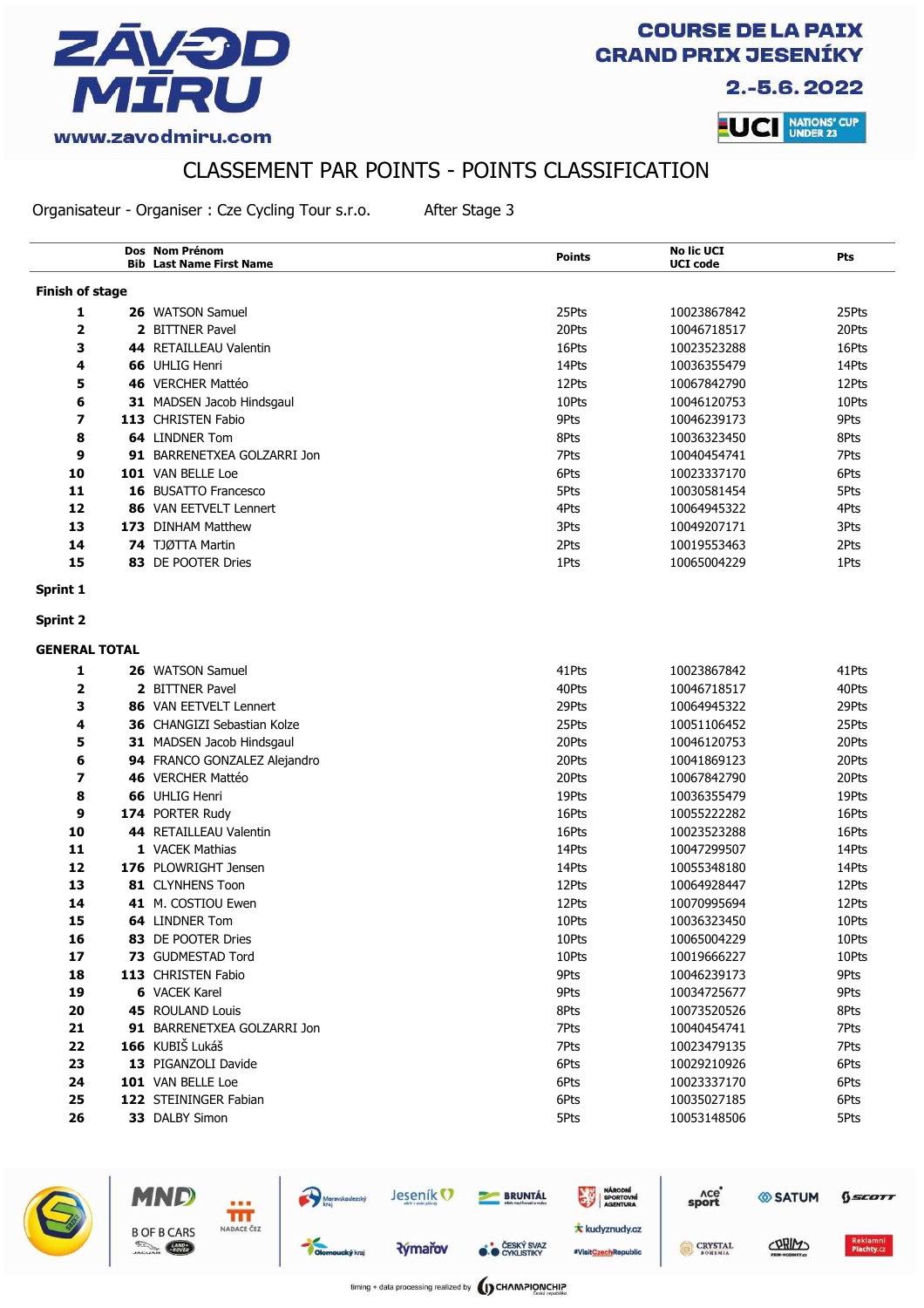

2.-5.6.2022



### CLASSEMENT PAR POINTS - POINTS CLASSIFICATION

Organisateur - Organiser : Cze Cycling Tour s.r.o. After Stage 3

|    |      | Dos Nom Prénom<br><b>Bib Last Name First Name</b> | <b>Points</b> | <b>No lic UCI</b><br><b>UCI code</b> | <b>Pts</b> |
|----|------|---------------------------------------------------|---------------|--------------------------------------|------------|
| 27 | 16   | BUSATTO Francesco                                 | 5Pts          | 10030581454                          | 5Pts       |
| 28 | 11   | DE CASSAN Davide                                  | 4Pts          | 10031967746                          | 4Pts       |
| 29 |      | 102 DEL GROSSO Tibor                              | 4Pts          | 10022812562                          | 4Pts       |
| 30 |      | 124 MESSNER Martin                                | 3Pts          | 10035084981                          | 3Pts       |
| 31 | 173. | DINHAM Matthew                                    | 3Pts          | 10049207171                          | 3Pts       |
| 32 |      | 132 SILVA Pedro                                   | 2Pts          | 10044833178                          | 2Pts       |
| 33 |      | 74 TJØTTA Martin                                  | 2Pts          | 10019553463                          | 2Pts       |
| 34 |      | 131 GONCALVES Hélder                              | 1Pts          | 10044635239                          | 1Pts       |
| 35 |      | 212 GARCIA TREJO Carlos Alfonso                   | 1Pts          | 10089970312                          | 1Pts       |
|    |      |                                                   |               |                                      |            |